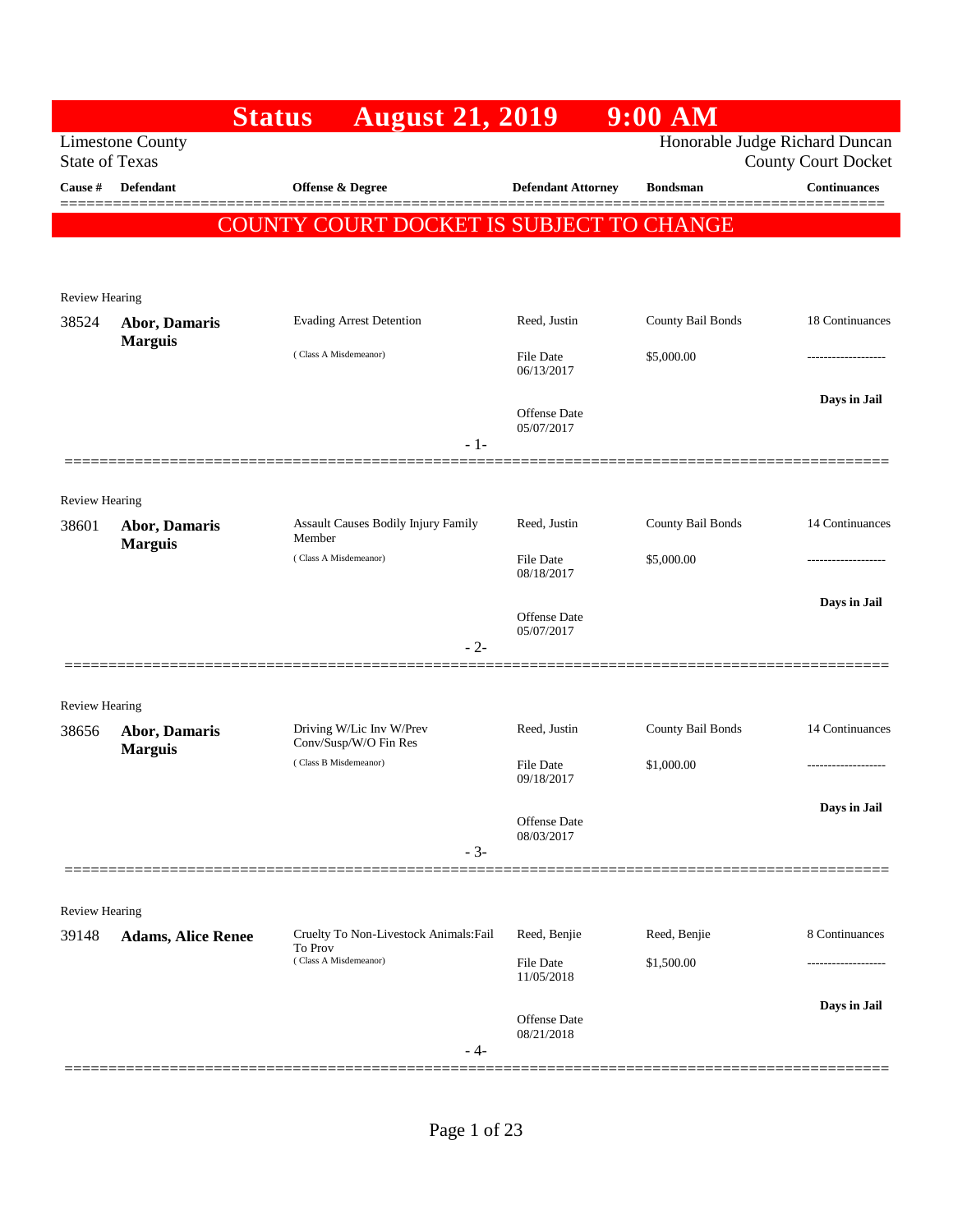|                       | <b>Status</b>                | <b>August 21, 2019</b>                             |                                                | $9:00$ AM                       |                                       |
|-----------------------|------------------------------|----------------------------------------------------|------------------------------------------------|---------------------------------|---------------------------------------|
| <b>State of Texas</b> | <b>Limestone County</b>      |                                                    |                                                | Honorable Judge Richard Duncan  | <b>County Court Docket</b>            |
| Cause #               | <b>Defendant</b>             | <b>Offense &amp; Degree</b>                        | <b>Defendant Attorney</b>                      | <b>Bondsman</b>                 | <b>Continuances</b>                   |
|                       |                              | COUNTY COURT DOCKET IS SUBJECT TO CHANGE           |                                                |                                 |                                       |
|                       |                              |                                                    |                                                |                                 |                                       |
| <b>Status Hearing</b> |                              |                                                    |                                                |                                 |                                       |
| 39391                 | Arredondo, Diamond           | Poss Marij <= 2 Oz Drug Free Zone                  |                                                | County Bail Bonds               | 1 Continuances                        |
|                       | <b>Billie Alvira</b>         | (Class A Misdemeanor)                              | <b>File Date</b><br>06/24/2019                 | \$3,000.00                      | ----------------                      |
|                       |                              | $-5-$                                              | Offense Date<br>06/01/2019                     |                                 | Days in Jail                          |
|                       |                              |                                                    |                                                |                                 |                                       |
| <b>Status Hearing</b> |                              |                                                    |                                                |                                 |                                       |
| 39207                 | <b>Asberry, Dewayne</b>      | Assault Cause Bodily Inj.<br>(Class A Misdemeanor) | Roberts, Michael B.<br>File Date<br>12/31/2018 | Personal Bond<br>\$3,000.00     | 5 Continuances<br>                    |
|                       |                              |                                                    | Offense Date<br>11/02/2018                     |                                 | Days in Jail                          |
|                       |                              | $-6-$                                              |                                                |                                 |                                       |
| <b>Status Hearing</b> |                              |                                                    |                                                |                                 |                                       |
| 39359                 | <b>Asberry, Ivory Devona</b> | Poss Marij <2oz<br>(Class B Misdemeanor)           | Spivey, Shirley<br>File Date<br>05/21/2019     | County Bail Bonds<br>\$1,000.00 | 2 Continuances<br>------------------- |
|                       |                              |                                                    | <b>Offense Date</b>                            |                                 | Days in Jail                          |
|                       |                              | $-7-$                                              | 05/08/2019                                     |                                 |                                       |
| <b>Status Hearing</b> |                              |                                                    |                                                |                                 |                                       |
| 39383                 | <b>Asberry, Omaris</b>       | Poss Marij <2oz                                    | Spivey, Shirley                                | Freebird Bail Bonds             | 1 Continuances                        |
|                       | <b>Deion</b>                 | (Class B Misdemeanor)                              | <b>File Date</b><br>06/14/2019                 | \$2,000.00                      |                                       |
|                       |                              | $-8-$                                              | <b>Offense</b> Date<br>03/27/2019              |                                 | Days in Jail                          |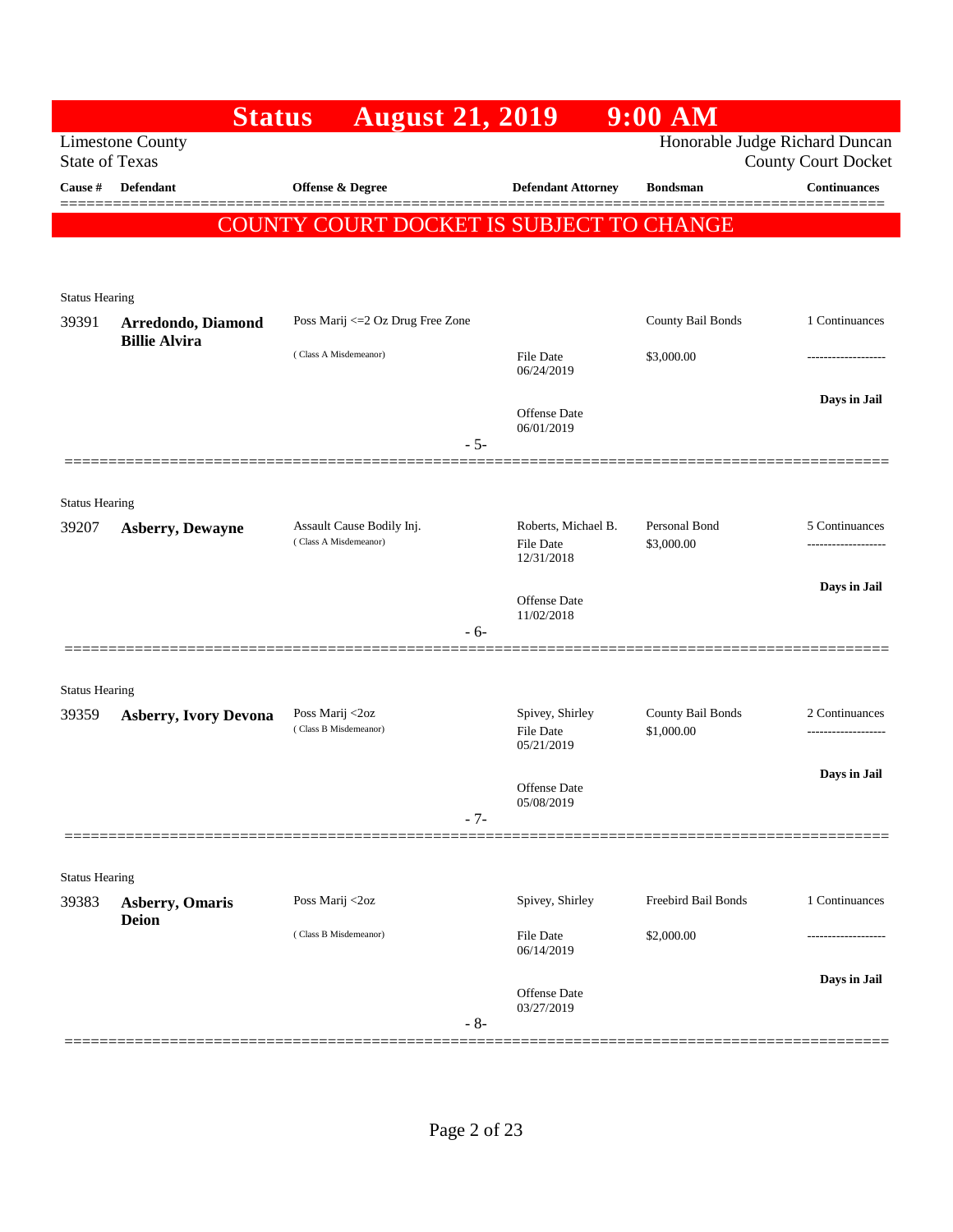|                       |                                                  | <b>August 21, 2019</b><br><b>Status</b>            |                                               | $9:00$ AM                       |                                                              |
|-----------------------|--------------------------------------------------|----------------------------------------------------|-----------------------------------------------|---------------------------------|--------------------------------------------------------------|
|                       | <b>Limestone County</b><br><b>State of Texas</b> |                                                    |                                               |                                 | Honorable Judge Richard Duncan<br><b>County Court Docket</b> |
| Cause #               | Defendant                                        | <b>Offense &amp; Degree</b>                        | <b>Defendant Attorney</b>                     | <b>Bondsman</b>                 | <b>Continuances</b>                                          |
|                       |                                                  | COUNTY COURT DOCKET IS SUBJECT TO CHANGE           |                                               |                                 |                                                              |
|                       |                                                  |                                                    |                                               |                                 |                                                              |
| Review Hearing        |                                                  |                                                    |                                               |                                 |                                                              |
| 38816                 | <b>Baize, James Dillon</b>                       | Poss Marij <2oz                                    | Reed, Bobby                                   | Reed, Bobby                     | 6 Continuances                                               |
|                       |                                                  | (Class B Misdemeanor)                              | <b>File Date</b><br>02/01/2018                | \$2,000.00                      |                                                              |
|                       |                                                  |                                                    |                                               |                                 | Days in Jail                                                 |
|                       |                                                  |                                                    | Offense Date<br>01/12/2018                    |                                 |                                                              |
|                       |                                                  |                                                    | $-9-$                                         |                                 |                                                              |
| <b>Status Hearing</b> |                                                  |                                                    |                                               |                                 |                                                              |
| 39158                 | <b>Bluitt</b> , Triston                          | Assault Causes Bodily Injury Family                | Reed, Justin                                  | County Bail Bonds               | 8 Continuances                                               |
|                       | <b>Kennard</b>                                   | Member<br>(Class A Misdemeanor)                    | File Date                                     | \$5,000.00                      | -----------------                                            |
|                       |                                                  |                                                    | 11/16/2018                                    |                                 |                                                              |
|                       |                                                  |                                                    | <b>Offense</b> Date<br>09/22/2018             |                                 | Days in Jail                                                 |
|                       |                                                  |                                                    | $-10-$                                        |                                 |                                                              |
|                       |                                                  |                                                    |                                               |                                 |                                                              |
| <b>Status Hearing</b> |                                                  |                                                    |                                               |                                 |                                                              |
| 39379                 | <b>Bostic, Kriston Jaray</b>                     | Poss Marij <2oz<br>(Class B Misdemeanor)           | <b>File Date</b>                              | County Bail Bonds<br>\$2,000.00 | 1 Continuances<br>----------------                           |
|                       |                                                  |                                                    | 06/14/2019                                    |                                 |                                                              |
|                       |                                                  |                                                    | <b>Offense</b> Date                           |                                 | Days in Jail                                                 |
|                       |                                                  |                                                    | 04/28/2019<br>$-11-$                          |                                 |                                                              |
|                       |                                                  |                                                    |                                               |                                 |                                                              |
| <b>Status Hearing</b> |                                                  |                                                    |                                               |                                 |                                                              |
| 39388                 | <b>Burns, Willie James</b>                       | Driving While Intoxicated<br>(Class B Misdemeanor) | Reed, Bobby<br><b>File Date</b><br>06/24/2019 | Reed, Bobby<br>\$2,000.00       | 1 Continuances<br>--------                                   |
|                       |                                                  |                                                    | Offense Date                                  |                                 | Days in Jail                                                 |
|                       |                                                  |                                                    | 03/09/2019<br>$-12-$                          |                                 |                                                              |
|                       |                                                  |                                                    |                                               |                                 |                                                              |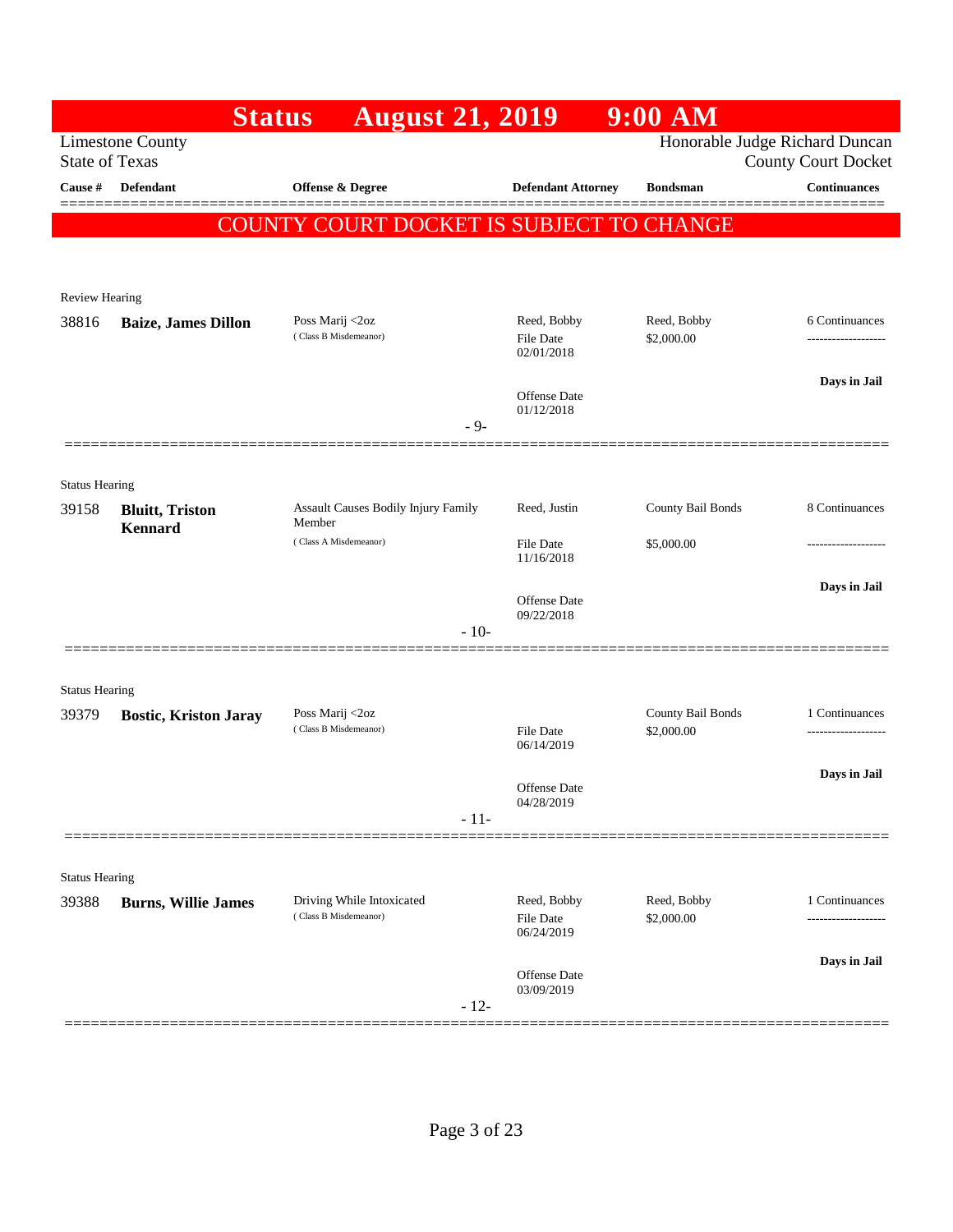|                                | <b>Status</b>               | <b>August 21, 2019</b>                                   |                                                | 9:00 AM                           |                                     |
|--------------------------------|-----------------------------|----------------------------------------------------------|------------------------------------------------|-----------------------------------|-------------------------------------|
| <b>State of Texas</b>          | <b>Limestone County</b>     |                                                          |                                                | Honorable Judge Richard Duncan    | <b>County Court Docket</b>          |
| Cause #                        | Defendant                   | Offense & Degree                                         | <b>Defendant Attorney</b>                      | <b>Bondsman</b>                   | <b>Continuances</b>                 |
|                                |                             | COUNTY COURT DOCKET IS SUBJECT TO CHANGE                 |                                                |                                   |                                     |
|                                |                             |                                                          |                                                |                                   |                                     |
|                                |                             |                                                          |                                                |                                   |                                     |
| <b>Status Hearing</b>          |                             |                                                          |                                                |                                   |                                     |
| 39199                          | <b>Butler, Jeremy David</b> | Criminal Trespass<br>(Class B Misdemeanor)               | Sanders, Raymond L.<br>File Date<br>12/28/2018 | Freebird Bail Bonds<br>\$2,000.00 | 5 Continuances<br>----------------- |
|                                |                             |                                                          |                                                |                                   | Days in Jail                        |
|                                |                             |                                                          | Offense Date<br>10/19/2018                     |                                   |                                     |
|                                |                             | $-13-$                                                   |                                                |                                   |                                     |
|                                |                             |                                                          |                                                |                                   |                                     |
| <b>Status Hearing</b><br>39200 | <b>Butler, Jeremy David</b> | Theft Prop <\$100 W/Prev Convic<br>(Class B Misdemeanor) | Sanders, Raymond L.                            | Freebird Bail Bonds<br>\$2,000.00 | 5 Continuances                      |
|                                |                             |                                                          | <b>File Date</b><br>12/28/2018                 |                                   | ------------------                  |
|                                |                             |                                                          |                                                |                                   | Days in Jail                        |
|                                |                             |                                                          | <b>Offense</b> Date<br>10/19/2018              |                                   |                                     |
|                                | 200000000000000             | - 14-                                                    |                                                |                                   |                                     |
|                                |                             |                                                          |                                                |                                   |                                     |
| <b>Status Hearing</b><br>39402 | Cain, Shakasia              | Resist Arrest Search Or Transport                        |                                                | Freebird Bail Bonds               | 1 Continuances                      |
|                                |                             | (Class A Misdemeanor)                                    | <b>File Date</b><br>06/25/2019                 | \$2,500.00                        | -------------------                 |
|                                |                             |                                                          |                                                |                                   | Days in Jail                        |
|                                |                             |                                                          | <b>Offense</b> Date<br>03/30/2019              |                                   |                                     |
|                                |                             | - 15-                                                    |                                                |                                   |                                     |
|                                |                             |                                                          |                                                |                                   |                                     |
| Review Hearing<br>38905        | <b>Cooper, Zane Gregory</b> | Poss Marij <2oz                                          | Moore, David E.                                | County Bail Bonds                 | 4 Continuances                      |
|                                |                             | (Class B Misdemeanor)                                    | File Date<br>04/26/2018                        | \$2,000.00                        |                                     |
|                                |                             |                                                          |                                                |                                   | Days in Jail                        |
|                                |                             |                                                          | Offense Date<br>03/11/2018                     |                                   |                                     |
|                                |                             | $-16-$                                                   |                                                |                                   |                                     |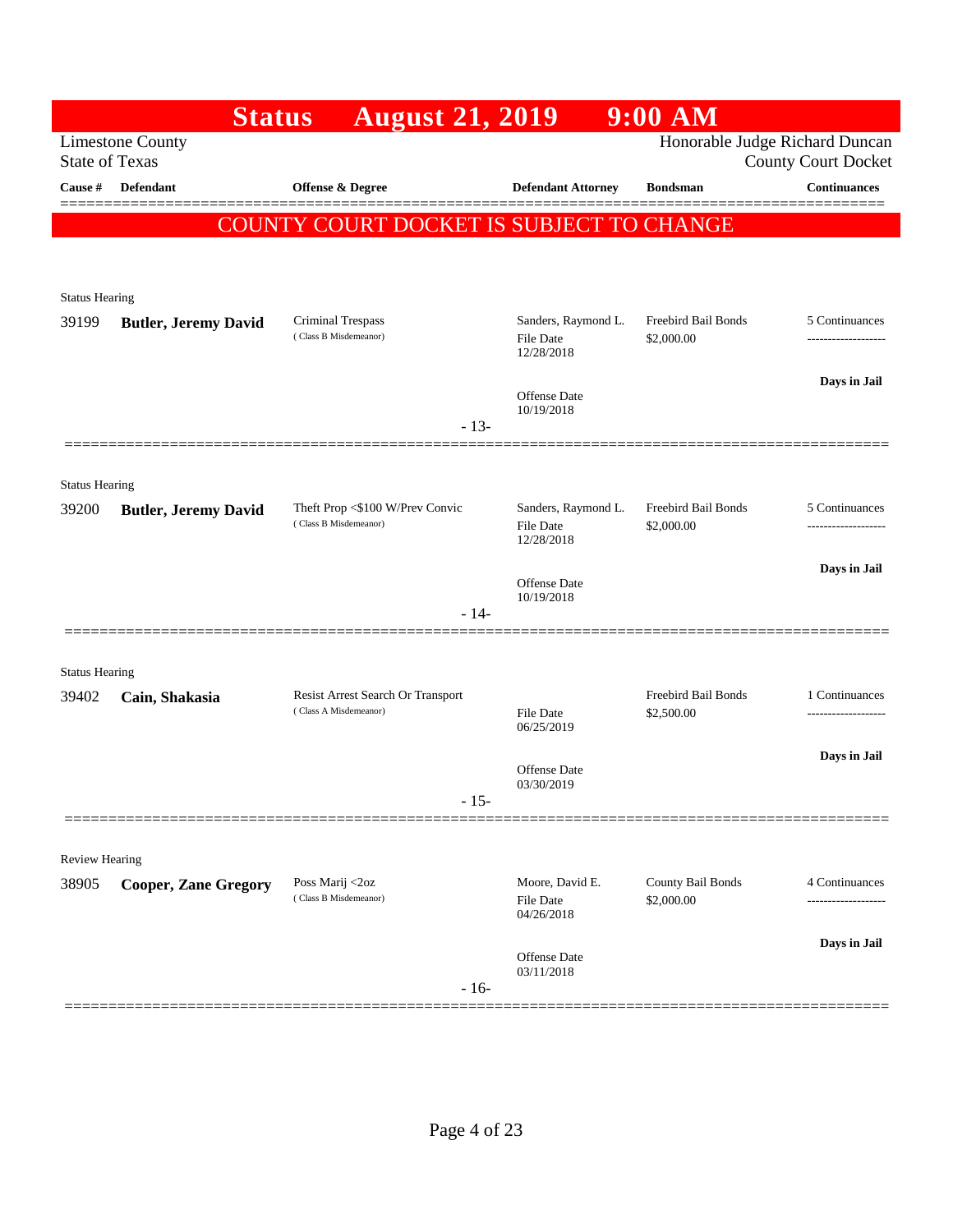|                       |                         | <b>August 21, 2019</b><br><b>Status</b>       |                                                   | 9:00 AM                     |                                                              |
|-----------------------|-------------------------|-----------------------------------------------|---------------------------------------------------|-----------------------------|--------------------------------------------------------------|
| <b>State of Texas</b> | <b>Limestone County</b> |                                               |                                                   |                             | Honorable Judge Richard Duncan<br><b>County Court Docket</b> |
| Cause #               | <b>Defendant</b>        | Offense & Degree                              | <b>Defendant Attorney</b>                         | <b>Bondsman</b>             | <b>Continuances</b>                                          |
|                       |                         | COUNTY COURT DOCKET IS SUBJECT TO CHANGE      |                                                   |                             |                                                              |
|                       |                         |                                               |                                                   |                             |                                                              |
| <b>Status Hearing</b> |                         |                                               |                                                   |                             |                                                              |
| 39330                 | <b>Craft, Kimberly</b>  | Poss Marij <2oz                               | Latray, Michelle J.                               | Personal Bond               | 3 Continuances                                               |
|                       | <b>Denise</b>           | (Class B Misdemeanor)                         | File Date<br>04/18/2019                           | \$2,000.00                  | .                                                            |
|                       |                         |                                               | <b>Offense</b> Date<br>03/21/2019<br>$-17-$       |                             | Days in Jail                                                 |
|                       |                         |                                               |                                                   |                             |                                                              |
| <b>Status Hearing</b> |                         |                                               |                                                   |                             |                                                              |
| 39400                 | Craven, Jasmine         | Assault Causes Bodily Injury Family<br>Member | Moore, David E.                                   | County Bail Bonds           | 1 Continuances                                               |
|                       | <b>Antoinette</b>       | (Class A Misdemeanor)                         | File Date<br>06/25/2019                           | \$2,000.00                  | .                                                            |
|                       |                         |                                               |                                                   |                             | Days in Jail                                                 |
|                       |                         |                                               | <b>Offense</b> Date<br>02/23/2019                 |                             |                                                              |
|                       |                         |                                               | $-18-$                                            |                             |                                                              |
| <b>Status Hearing</b> |                         |                                               |                                                   |                             |                                                              |
| 39312                 | Diaz, Carlos Zarate     | Criminal Trespass<br>(Class B Misdemeanor)    | Diaz, Carlos C                                    | County Bail Bonds           | 3 Continuances                                               |
|                       |                         |                                               | <b>File Date</b><br>04/09/2019                    | \$2,500.00                  |                                                              |
|                       |                         |                                               | Offense Date                                      |                             | Days in Jail                                                 |
|                       |                         |                                               | 03/29/2019<br>$-19-$                              |                             |                                                              |
|                       |                         |                                               |                                                   |                             |                                                              |
| <b>Status Hearing</b> |                         |                                               |                                                   |                             |                                                              |
| 39355                 | Diaz, Ricardo           | Poss Marij <2oz<br>(Class B Misdemeanor)      | Moore, David E.<br><b>File Date</b><br>05/17/2019 | Personal Bond<br>\$2,000.00 | 2 Continuances<br>.                                          |
|                       |                         |                                               | Offense Date<br>04/12/2019<br>$-20-$              |                             | Days in Jail                                                 |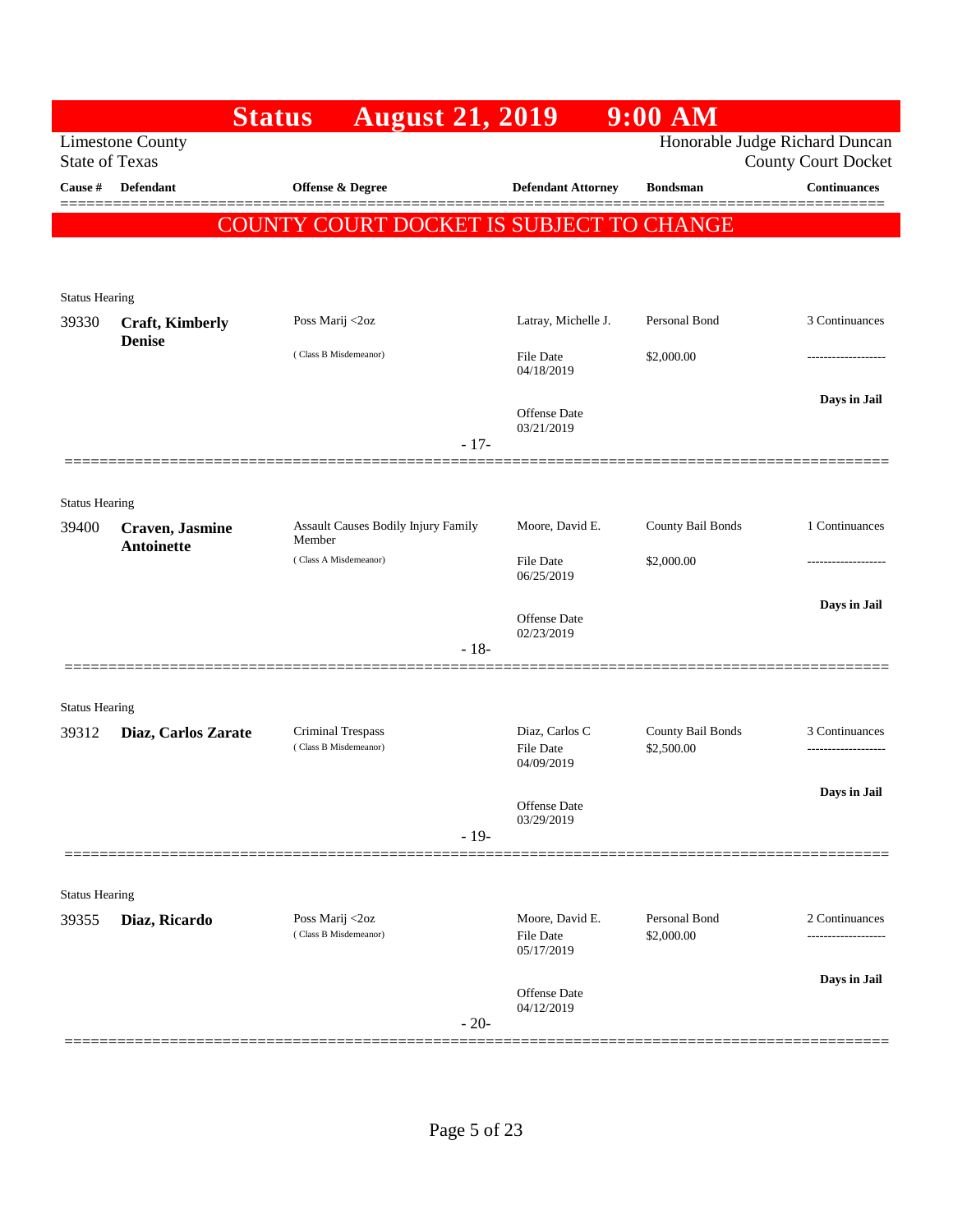|                       | <b>Status</b>                                    | <b>August 21, 2019</b>                                 |                                     | 9:00 AM                         |                                                              |
|-----------------------|--------------------------------------------------|--------------------------------------------------------|-------------------------------------|---------------------------------|--------------------------------------------------------------|
|                       | <b>Limestone County</b><br><b>State of Texas</b> |                                                        |                                     |                                 | Honorable Judge Richard Duncan<br><b>County Court Docket</b> |
| Cause #               | Defendant                                        | <b>Offense &amp; Degree</b>                            | <b>Defendant Attorney</b>           | <b>Bondsman</b>                 | <b>Continuances</b>                                          |
|                       |                                                  | COUNTY COURT DOCKET IS SUBJECT TO CHANGE               |                                     |                                 |                                                              |
|                       |                                                  |                                                        |                                     |                                 |                                                              |
| <b>Review Hearing</b> |                                                  |                                                        |                                     |                                 |                                                              |
| 39082                 | <b>Dingler, James Roland</b>                     | Driving W/Lic Inv W/Prev<br>Conv/Susp/W/O Fin Res      | Latray, Michelle J.                 | County Bail Bonds               | 6 Continuances                                               |
|                       |                                                  | (Class B Misdemeanor)                                  | <b>File Date</b><br>08/29/2018      | \$2,000.00                      |                                                              |
|                       |                                                  |                                                        | Offense Date                        |                                 | Days in Jail                                                 |
|                       |                                                  | $-21-$                                                 | 07/01/2018                          |                                 |                                                              |
|                       |                                                  |                                                        |                                     |                                 |                                                              |
| <b>Status Hearing</b> |                                                  |                                                        |                                     |                                 |                                                              |
| 39344                 | <b>Dixon, Jesse Daniel</b>                       | Driving While Intoxicated 2nd<br>(Class A Misdemeanor) | Moore, David E.<br><b>File Date</b> | County Bail Bonds<br>\$3,000.00 | 2 Continuances<br>.                                          |
|                       |                                                  |                                                        | 05/01/2019                          |                                 | Days in Jail                                                 |
|                       |                                                  |                                                        | <b>Offense</b> Date<br>03/17/2019   |                                 |                                                              |
|                       |                                                  | $-22-$                                                 |                                     |                                 |                                                              |
| <b>Status Hearing</b> |                                                  |                                                        |                                     |                                 |                                                              |
| 39358                 | Dominguez-Centeno,                               | Driving While Intoxicated 2nd                          | Reed, Benjie                        | County Bail Bonds               | 2 Continuances                                               |
|                       | <b>Jose M</b>                                    | (Class A Misdemeanor)                                  | <b>File Date</b><br>05/17/2019      | \$5,000.00                      | ------------------                                           |
|                       |                                                  |                                                        |                                     |                                 | Days in Jail                                                 |
|                       |                                                  |                                                        | Offense Date<br>12/09/2018          |                                 |                                                              |
|                       |                                                  | $-23-$                                                 |                                     |                                 |                                                              |
| <b>Status Hearing</b> |                                                  |                                                        |                                     |                                 |                                                              |
| 39270                 | Duncan, Joe Glen, Jr.                            | <b>Assault Causes Bodily Injury Family</b><br>Member   | Reed, Stephen M.                    | Freebird Bail Bonds             | 4 Continuances                                               |
|                       |                                                  | (Class A Misdemeanor)                                  | <b>File Date</b><br>02/26/2019      | \$5,000.00                      |                                                              |
|                       |                                                  |                                                        | Offense Date                        |                                 | Days in Jail                                                 |
|                       |                                                  | $-24-$                                                 | 02/01/2019                          |                                 |                                                              |
|                       |                                                  |                                                        |                                     |                                 |                                                              |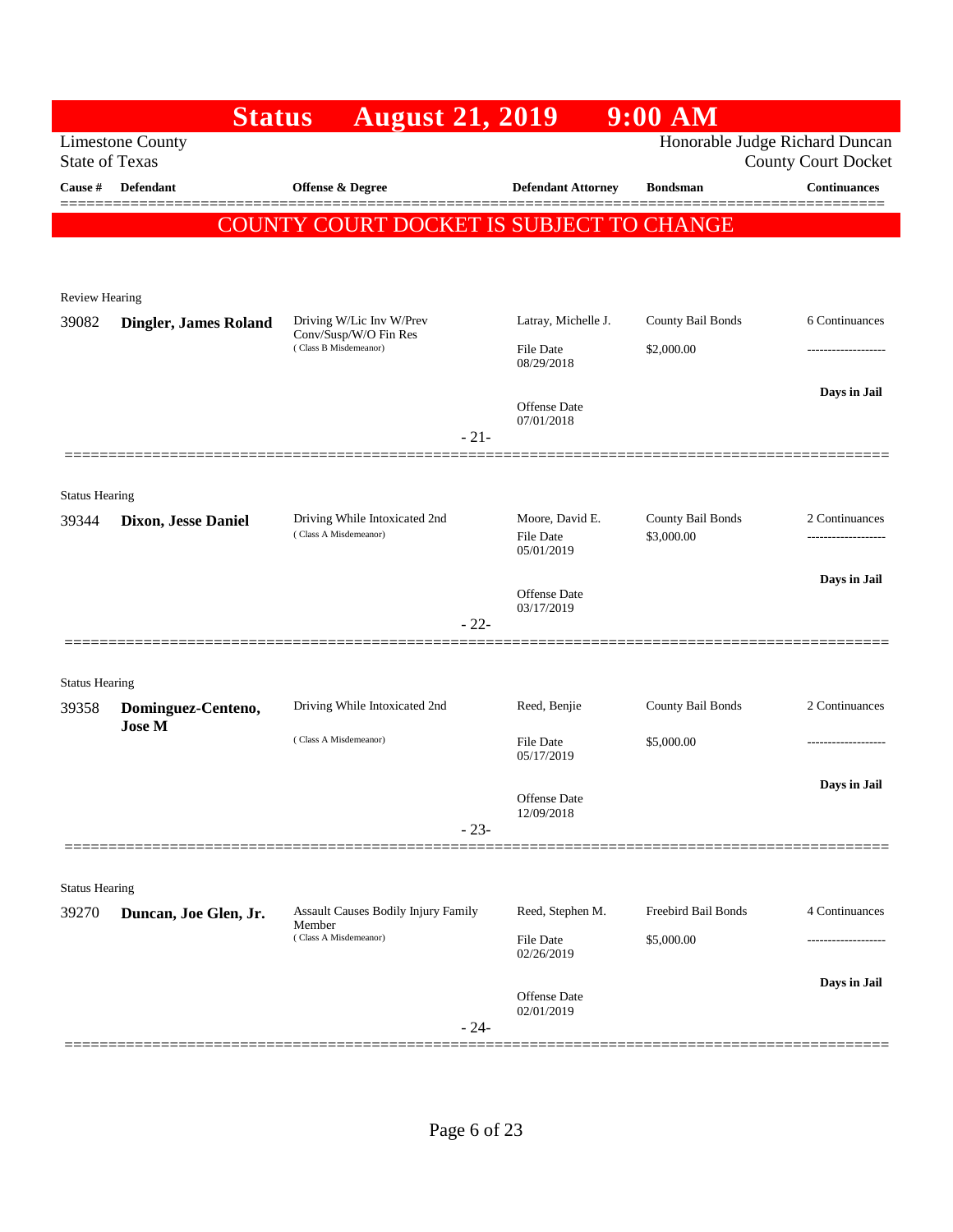|                                | <b>Status</b>                | <b>August 21, 2019</b>                                          |                                             | $9:00$ AM                         |                            |
|--------------------------------|------------------------------|-----------------------------------------------------------------|---------------------------------------------|-----------------------------------|----------------------------|
| <b>State of Texas</b>          | <b>Limestone County</b>      |                                                                 |                                             | Honorable Judge Richard Duncan    | <b>County Court Docket</b> |
| Cause #                        | <b>Defendant</b>             | <b>Offense &amp; Degree</b>                                     | <b>Defendant Attorney</b>                   | <b>Bondsman</b>                   | <b>Continuances</b>        |
|                                |                              | COUNTY COURT DOCKET IS SUBJECT TO CHANGE                        |                                             |                                   |                            |
|                                |                              |                                                                 |                                             |                                   |                            |
|                                |                              |                                                                 |                                             |                                   |                            |
| <b>Status Hearing</b>          |                              |                                                                 |                                             |                                   |                            |
| 39271                          | Duncan, Joe Glen, Jr.        | Terroristic Threat Of Family/Household<br>(Class A Misdemeanor) | Reed, Stephen M.<br>File Date<br>02/26/2019 | Freebird Bail Bonds<br>\$5,000.00 | 4 Continuances             |
|                                |                              |                                                                 | Offense Date<br>02/01/2019                  |                                   | Days in Jail               |
|                                |                              | $-25-$                                                          |                                             |                                   |                            |
|                                |                              |                                                                 |                                             |                                   |                            |
| <b>Status Hearing</b>          |                              |                                                                 |                                             |                                   |                            |
| 39157                          | Ellis, John Taylor, II       | <b>Assault Causes Bodily Injury Family</b><br>Member            | Reed, Benjie                                | Reed, Bobby                       | 8 Continuances             |
|                                |                              | (Class A Misdemeanor)                                           | <b>File Date</b><br>11/08/2018              | \$3,000.00                        | -----------------          |
|                                |                              |                                                                 | Offense Date                                |                                   | Days in Jail               |
|                                |                              |                                                                 | 09/28/2018                                  |                                   |                            |
|                                |                              | $-26-$                                                          |                                             |                                   |                            |
| <b>Status Hearing</b>          |                              |                                                                 |                                             |                                   |                            |
| 39307                          | <b>Finley, Brenda Louise</b> | Driving While Intoxicated 2nd                                   | Reed, Benjie                                | Reed, Benjie                      | 3 Continuances             |
|                                |                              | (Class A Misdemeanor)                                           | File Date<br>04/09/2019                     | \$5,000.00                        |                            |
|                                |                              |                                                                 |                                             |                                   | Days in Jail               |
|                                |                              |                                                                 | Offense Date<br>12/12/2018                  |                                   |                            |
|                                |                              | $-27-$                                                          |                                             |                                   |                            |
|                                |                              |                                                                 |                                             |                                   |                            |
| <b>Status Hearing</b><br>39222 | Garcia, Jose, Jr.            | Criminal Trespass In Habitation/Super                           | Reed, Bobby                                 | Reed, Bobby                       | 1 Continuances             |
|                                |                              | Fund Site<br>(Class A Misdemeanor)                              | <b>File Date</b><br>01/04/2019              | \$10,000.00                       | -----------------          |
|                                |                              |                                                                 |                                             |                                   | Days in Jail               |
|                                |                              | $-28-$                                                          | Offense Date<br>06/27/2017                  |                                   |                            |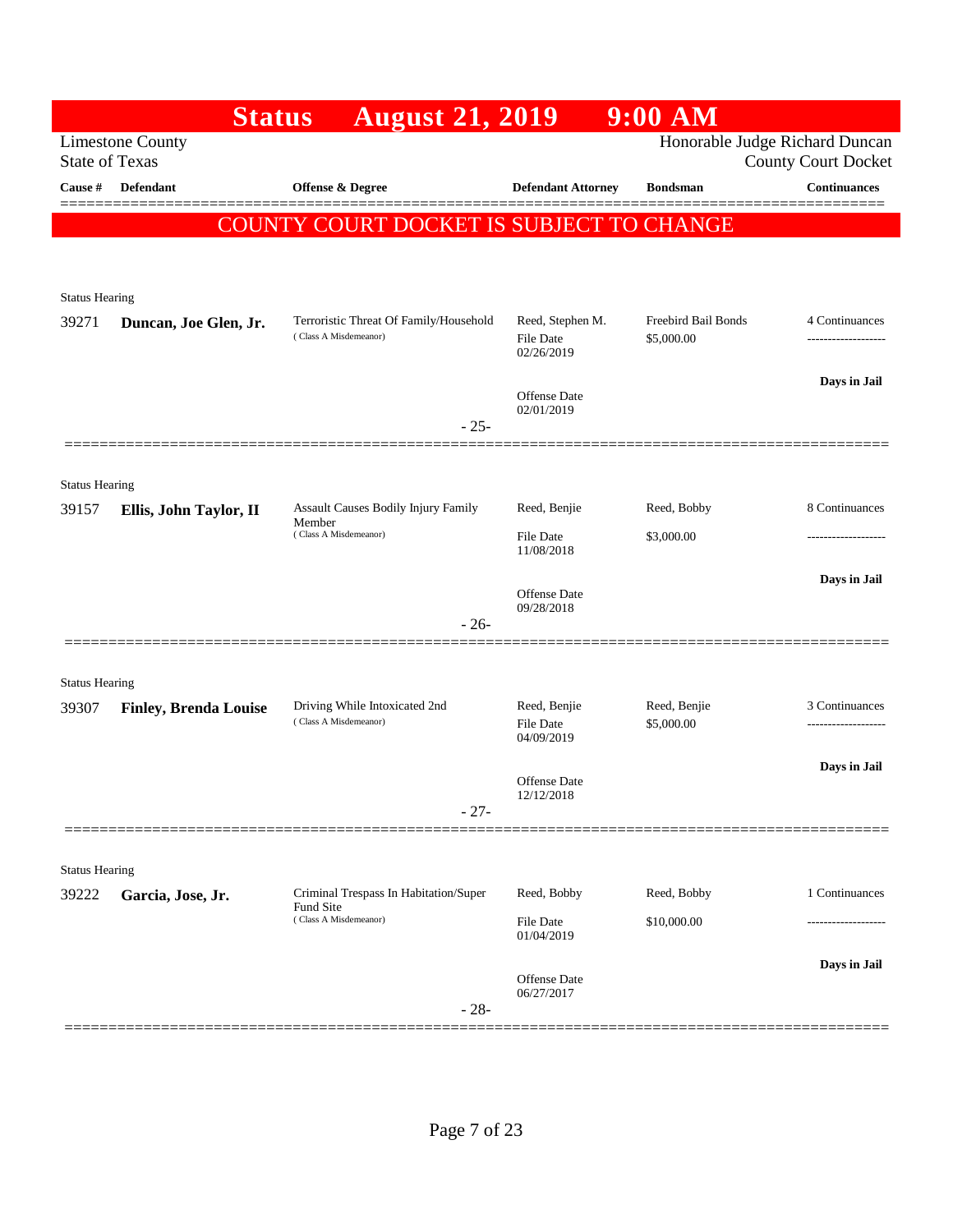|                                | <b>Status</b>                | <b>August 21, 2019</b>                                     |                                   | 9:00 AM                         |                                       |
|--------------------------------|------------------------------|------------------------------------------------------------|-----------------------------------|---------------------------------|---------------------------------------|
| <b>State of Texas</b>          | <b>Limestone County</b>      |                                                            |                                   | Honorable Judge Richard Duncan  | <b>County Court Docket</b>            |
| Cause #                        | Defendant                    | Offense & Degree                                           | <b>Defendant Attorney</b>         | <b>Bondsman</b>                 | <b>Continuances</b>                   |
|                                |                              | COUNTY COURT DOCKET IS SUBJECT TO CHANGE                   |                                   |                                 |                                       |
|                                |                              |                                                            |                                   |                                 |                                       |
| <b>Status Hearing</b>          |                              |                                                            |                                   |                                 |                                       |
| 39367                          | <b>Gibson, Rex Stade</b>     | Driving While Intoxicated 2nd                              | Prisner, Drew                     | County Bail Bonds               | 1 Continuances                        |
|                                |                              | (Class A Misdemeanor)                                      | <b>File Date</b><br>05/23/2019    | \$3,000.00                      | -----------------                     |
|                                |                              |                                                            | Offense Date                      |                                 | Days in Jail                          |
|                                |                              | $-29-$                                                     | 04/06/2019                        |                                 |                                       |
|                                |                              |                                                            |                                   |                                 |                                       |
| <b>Status Hearing</b>          |                              |                                                            |                                   |                                 |                                       |
| 39368                          | <b>Gibson, Rex Stade</b>     | Resist Arrest Search Or Transport<br>(Class A Misdemeanor) | Prisner, Drew<br><b>File Date</b> | County Bail Bonds<br>\$3,000.00 | 1 Continuances<br>------------------- |
|                                |                              |                                                            | 05/23/2019                        |                                 |                                       |
|                                |                              |                                                            | <b>Offense Date</b><br>04/06/2019 |                                 | Days in Jail                          |
|                                | ===============              | $-30-$                                                     |                                   |                                 |                                       |
| <b>Status Hearing</b>          |                              |                                                            |                                   |                                 |                                       |
| 39404                          | Gladden, Katelyn             | Poss Marij <2oz                                            | Spivey, Shirley                   | County Bail Bonds               | 1 Continuances                        |
|                                | Hope                         | (Class B Misdemeanor)                                      | File Date                         | \$2,000.00                      |                                       |
|                                |                              |                                                            | 06/27/2019                        |                                 |                                       |
|                                |                              |                                                            | Offense Date<br>05/22/2019        |                                 | Days in Jail                          |
|                                |                              | $-31-$                                                     |                                   |                                 |                                       |
|                                |                              |                                                            |                                   |                                 |                                       |
| <b>Status Hearing</b><br>39326 | <b>Gonzalez Flores, Jose</b> | Driving While Intoxicated Bac >=0.15                       | Sanders, Raymond L.               | County Bail Bonds               | 3 Continuances                        |
|                                | Raul                         | (Class A Misdemeanor)                                      | File Date                         | \$2,000.00                      |                                       |
|                                |                              |                                                            | 04/16/2019                        |                                 |                                       |
|                                |                              |                                                            | Offense Date<br>01/14/2019        |                                 | Days in Jail                          |
|                                |                              | $-32-$                                                     |                                   |                                 |                                       |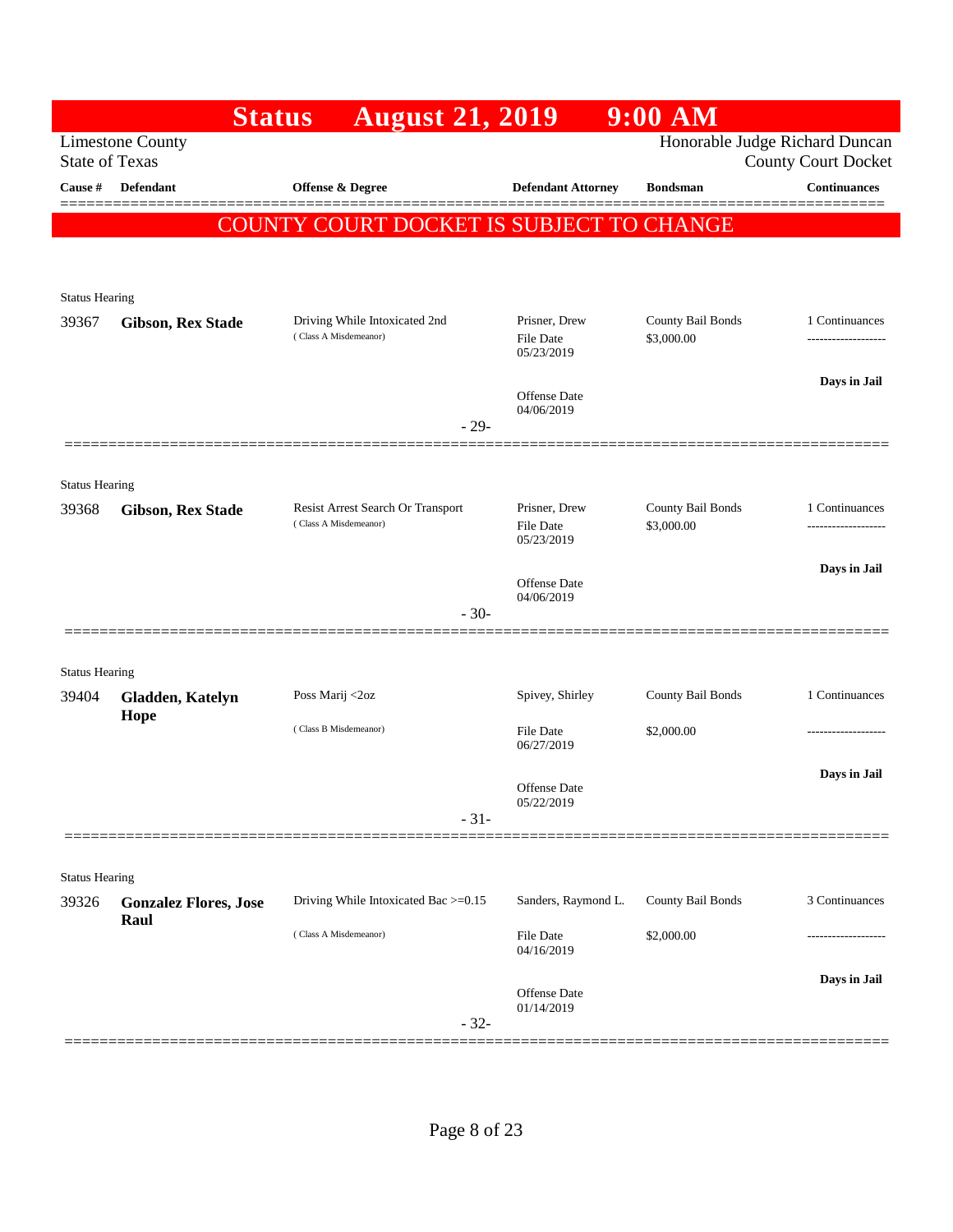|                       | <b>Status</b>                                    | <b>August 21, 2019</b>                                        |                                | $9:00$ AM                       |                                                              |
|-----------------------|--------------------------------------------------|---------------------------------------------------------------|--------------------------------|---------------------------------|--------------------------------------------------------------|
|                       | <b>Limestone County</b><br><b>State of Texas</b> |                                                               |                                |                                 | Honorable Judge Richard Duncan<br><b>County Court Docket</b> |
| Cause #               | Defendant                                        | Offense & Degree                                              | <b>Defendant Attorney</b>      | <b>Bondsman</b>                 | <b>Continuances</b>                                          |
|                       |                                                  | COUNTY COURT DOCKET IS SUBJECT TO CHANGE                      |                                |                                 | ======                                                       |
|                       |                                                  |                                                               |                                |                                 |                                                              |
| <b>Status Hearing</b> |                                                  |                                                               |                                |                                 |                                                              |
| 39327                 | <b>Gonzalez Flores, Jose</b>                     | Duty On Striking Fixture/Hwy<br>Landscape>=\$200              | Sanders, Raymond L.            | County Bail Bonds               | 3 Continuances                                               |
|                       | Raul                                             | (Class B Misdemeanor)                                         | File Date<br>04/16/2019        | \$2,000.00                      |                                                              |
|                       |                                                  | $-33-$                                                        | Offense Date<br>01/14/2019     |                                 | Days in Jail                                                 |
|                       |                                                  |                                                               |                                |                                 |                                                              |
| <b>Status Hearing</b> |                                                  |                                                               |                                |                                 |                                                              |
| 39331                 | Gormer, Norris                                   | Driving While Intoxicated Bac >=0.15<br>(Class A Misdemeanor) | <b>File Date</b><br>04/18/2019 | County Bail Bonds<br>\$2,000.00 | 3 Continuances<br>-----------------                          |
|                       |                                                  |                                                               | Offense Date                   |                                 | Days in Jail                                                 |
|                       |                                                  | $-34-$                                                        | 11/29/2018                     |                                 |                                                              |
| <b>Status Hearing</b> |                                                  |                                                               |                                |                                 |                                                              |
| 39394                 | Green, Christina                                 | Fail To Identify Giving False/Ficitious<br>Info               | Reed, Benjie                   | Reed, Benjie                    | 1 Continuances                                               |
|                       | <b>Marie</b>                                     | (Class B Misdemeanor)                                         | <b>File Date</b><br>06/24/2019 | \$2,000.00                      |                                                              |
|                       |                                                  |                                                               | Offense Date                   |                                 | Days in Jail                                                 |
|                       |                                                  | $-35-$                                                        | 01/26/2019                     |                                 |                                                              |
|                       |                                                  |                                                               |                                |                                 |                                                              |
| <b>Status Hearing</b> |                                                  | Assault Cause Bodily Inj.                                     |                                | Freebird Bail Bonds             | 1 Continuances                                               |
| 39376                 | <b>Harris, Anthony</b><br>Wayne                  | (Class A Misdemeanor)                                         |                                |                                 |                                                              |
|                       |                                                  |                                                               | <b>File Date</b><br>06/04/2019 | \$3,000.00                      |                                                              |
|                       |                                                  |                                                               | Offense Date<br>04/14/2019     |                                 | Days in Jail                                                 |
|                       |                                                  | $-36-$                                                        |                                |                                 |                                                              |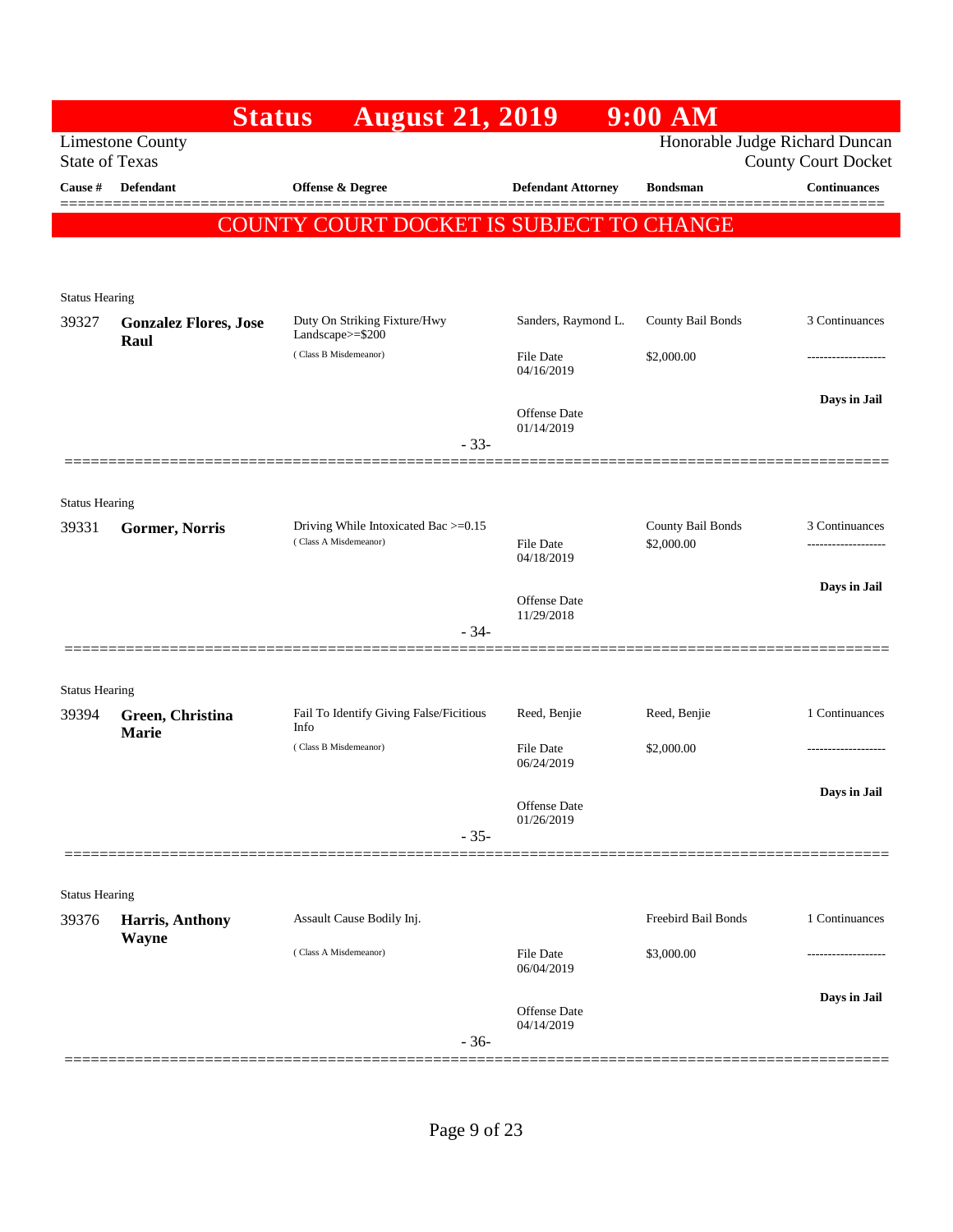|                       | <b>Status</b>                                    | <b>August 21, 2019</b>                            |                           | $9:00$ AM         |                                                              |
|-----------------------|--------------------------------------------------|---------------------------------------------------|---------------------------|-------------------|--------------------------------------------------------------|
|                       | <b>Limestone County</b><br><b>State of Texas</b> |                                                   |                           |                   | Honorable Judge Richard Duncan<br><b>County Court Docket</b> |
| Cause #               | <b>Defendant</b>                                 | <b>Offense &amp; Degree</b>                       | <b>Defendant Attorney</b> | <b>Bondsman</b>   | <b>Continuances</b>                                          |
|                       |                                                  |                                                   |                           |                   |                                                              |
|                       |                                                  | COUNTY COURT DOCKET IS SUBJECT TO CHANGE          |                           |                   |                                                              |
|                       |                                                  |                                                   |                           |                   |                                                              |
| <b>Status Hearing</b> |                                                  |                                                   |                           |                   |                                                              |
| 39380                 | Hobbs, Broderick                                 | Poss Marij <2oz                                   | Tate, Greg                | County Bail Bonds | 1 Continuances                                               |
|                       | Ramon                                            | (Class B Misdemeanor)                             | File Date                 | \$1,000.00        |                                                              |
|                       |                                                  |                                                   | 06/14/2019                |                   |                                                              |
|                       |                                                  |                                                   | <b>Offense Date</b>       |                   | Days in Jail                                                 |
|                       |                                                  | $-37-$                                            | 05/08/2019                |                   |                                                              |
|                       |                                                  |                                                   |                           |                   |                                                              |
| <b>Review Hearing</b> |                                                  |                                                   |                           |                   |                                                              |
| 38922                 | Hutchison, Adam                                  | Driving W/Lic Inv W/Prev<br>Conv/Susp/W/O Fin Res | Wilson, Scott             | County Bail Bonds | 11 Continuances                                              |
|                       | <b>Dontray</b>                                   | (Class B Misdemeanor)                             | File Date                 | \$2,000.00        | ------------------                                           |
|                       |                                                  |                                                   | 04/30/2018                |                   |                                                              |
|                       |                                                  |                                                   | <b>Offense Date</b>       |                   | Days in Jail                                                 |
|                       |                                                  | $-38-$                                            | 03/19/2018                |                   |                                                              |
|                       |                                                  |                                                   |                           |                   |                                                              |
| <b>Status Hearing</b> |                                                  |                                                   |                           |                   |                                                              |
| 39252                 | Hutchison, Brandon                               | <b>Assault Causes Bodily Injury Family</b>        | Reed, Justin              | Reed, Justin      | 5 Continuances                                               |
|                       | Lee                                              | Member<br>(Class A Misdemeanor)                   | <b>File Date</b>          | \$3,000.00        | -----------------                                            |
|                       |                                                  |                                                   | 02/13/2019                |                   |                                                              |
|                       |                                                  |                                                   | <b>Offense Date</b>       |                   | Days in Jail                                                 |
|                       |                                                  | $-39-$                                            | 09/24/2018                |                   |                                                              |
|                       |                                                  |                                                   |                           |                   |                                                              |
| Arraignment           |                                                  |                                                   |                           |                   |                                                              |
| 39309                 | Hutchison, Brandon                               | Fraud Destroy Removal Concealment                 | Reed, Justin              | County Bail Bonds | 4 Continuances                                               |
|                       | Lee                                              | Writing<br>(Class A Misdemeanor)                  | <b>File Date</b>          | \$3,000.00        |                                                              |
|                       |                                                  |                                                   | 04/09/2019                |                   |                                                              |
|                       |                                                  |                                                   | <b>Offense Date</b>       |                   | Days in Jail                                                 |
|                       |                                                  | $-40-$                                            | 01/28/2019                |                   |                                                              |
|                       |                                                  |                                                   |                           |                   |                                                              |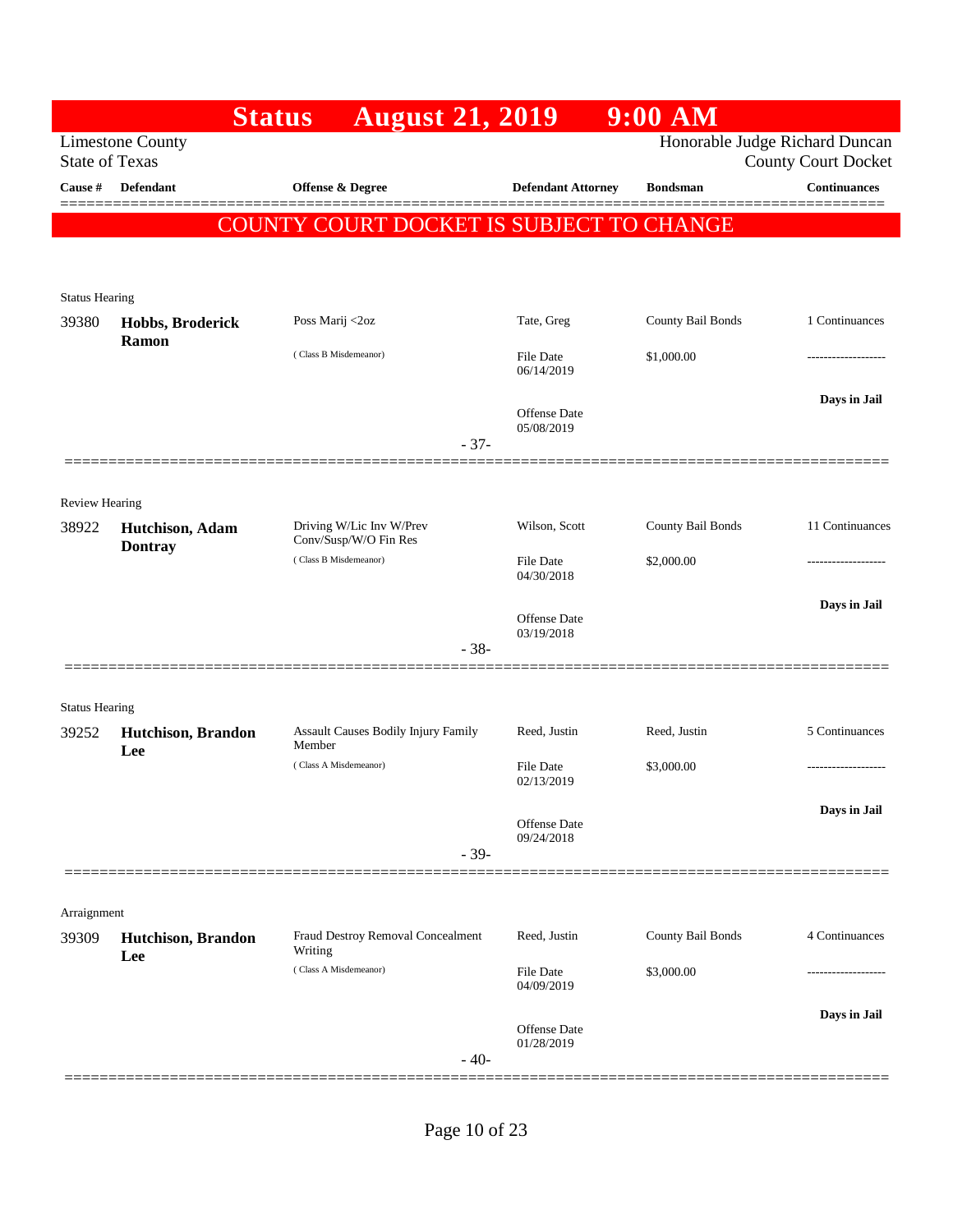| Honorable Judge Richard Duncan<br><b>County Court Docket</b> |
|--------------------------------------------------------------|
| <b>Continuances</b>                                          |
| COUNTY COURT DOCKET IS SUBJECT TO CHANGE                     |
|                                                              |
|                                                              |
|                                                              |
| County Bail Bonds<br>8 Continuances                          |
| Days in Jail                                                 |
|                                                              |
|                                                              |
|                                                              |
| County Bail Bonds<br>8 Continuances                          |
| ------------------                                           |
| Days in Jail                                                 |
|                                                              |
|                                                              |
|                                                              |
| 5 Continuances                                               |
|                                                              |
|                                                              |
| Days in Jail                                                 |
|                                                              |
|                                                              |
|                                                              |
| Ace Bail Bonds - Crockett<br>4 Continuances                  |
| Days in Jail                                                 |
|                                                              |
|                                                              |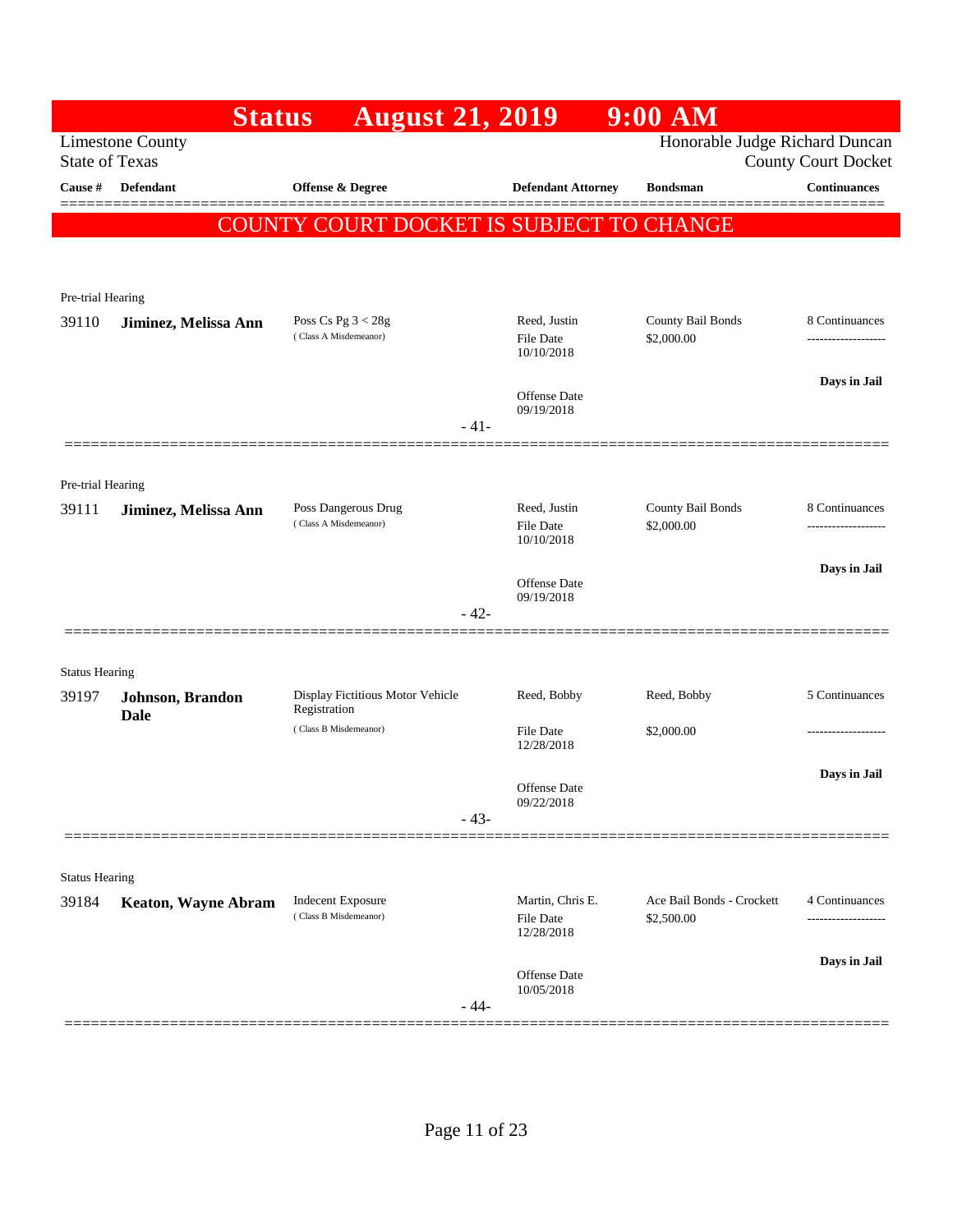|                       | <b>Status</b>           | <b>August 21, 2019</b>                   |                                   | 9:00 AM                         |                                                              |
|-----------------------|-------------------------|------------------------------------------|-----------------------------------|---------------------------------|--------------------------------------------------------------|
| <b>State of Texas</b> | <b>Limestone County</b> |                                          |                                   |                                 | Honorable Judge Richard Duncan<br><b>County Court Docket</b> |
| <b>Cause #</b>        | Defendant               | Offense & Degree                         | <b>Defendant Attorney</b>         | <b>Bondsman</b>                 | <b>Continuances</b>                                          |
|                       |                         | COUNTY COURT DOCKET IS SUBJECT TO CHANGE |                                   |                                 | ======                                                       |
|                       |                         |                                          |                                   |                                 |                                                              |
|                       |                         |                                          |                                   |                                 |                                                              |
| <b>Status Hearing</b> |                         |                                          |                                   |                                 |                                                              |
| 38832                 | Lichty, Steven Ray, II  | Poss Marij <2oz<br>(Class B Misdemeanor) | Reed, Justin<br><b>File Date</b>  | Personal Bond<br>\$2,000.00     | 1 Continuances<br>                                           |
|                       |                         |                                          | 02/19/2018                        |                                 |                                                              |
|                       |                         |                                          |                                   |                                 | Days in Jail                                                 |
|                       |                         |                                          | Offense Date<br>01/27/2018        |                                 |                                                              |
|                       |                         | $-45-$                                   |                                   |                                 |                                                              |
|                       |                         |                                          |                                   |                                 |                                                              |
| <b>Status Hearing</b> |                         | Bail Jumping And Fail To Appear          | Reed, Justin                      | Reed, Justin                    | 1 Continuances                                               |
| 38893                 | Lichty, Steven Ray, II  | (Class A Misdemeanor)                    | <b>File Date</b>                  | \$4,000.00                      |                                                              |
|                       |                         |                                          | 04/23/2018                        |                                 |                                                              |
|                       |                         |                                          | Offense Date                      |                                 | Days in Jail                                                 |
|                       |                         | $-46-$                                   | 04/12/2018                        |                                 |                                                              |
|                       |                         |                                          |                                   |                                 |                                                              |
| <b>Status Hearing</b> |                         |                                          |                                   |                                 |                                                              |
| 39397                 | Lummus, Carrie          | Theft Prop >=\$100<\$750                 | Reed, Justin                      | Reed, Benjie                    | 1 Continuances                                               |
|                       | <b>Michelle</b>         | (Class B Misdemeanor)                    | File Date                         | \$1,000.00                      |                                                              |
|                       |                         |                                          | 06/25/2019                        |                                 |                                                              |
|                       |                         |                                          |                                   |                                 | Days in Jail                                                 |
|                       |                         |                                          | <b>Offense</b> Date<br>05/02/2019 |                                 |                                                              |
|                       |                         | $-47-$                                   |                                   |                                 |                                                              |
|                       |                         |                                          |                                   |                                 |                                                              |
| <b>Status Hearing</b> |                         |                                          |                                   |                                 |                                                              |
| 39294                 | Mack, Billy Wayne, Jr.  | Poss Marij <2oz<br>(Class B Misdemeanor) | File Date                         | County Bail Bonds<br>\$2,500.00 | 3 Continuances                                               |
|                       |                         |                                          | 03/21/2019                        |                                 |                                                              |
|                       |                         |                                          | Offense Date                      |                                 | Days in Jail                                                 |
|                       |                         | $-48-$                                   | 03/01/2019                        |                                 |                                                              |
|                       |                         |                                          |                                   |                                 |                                                              |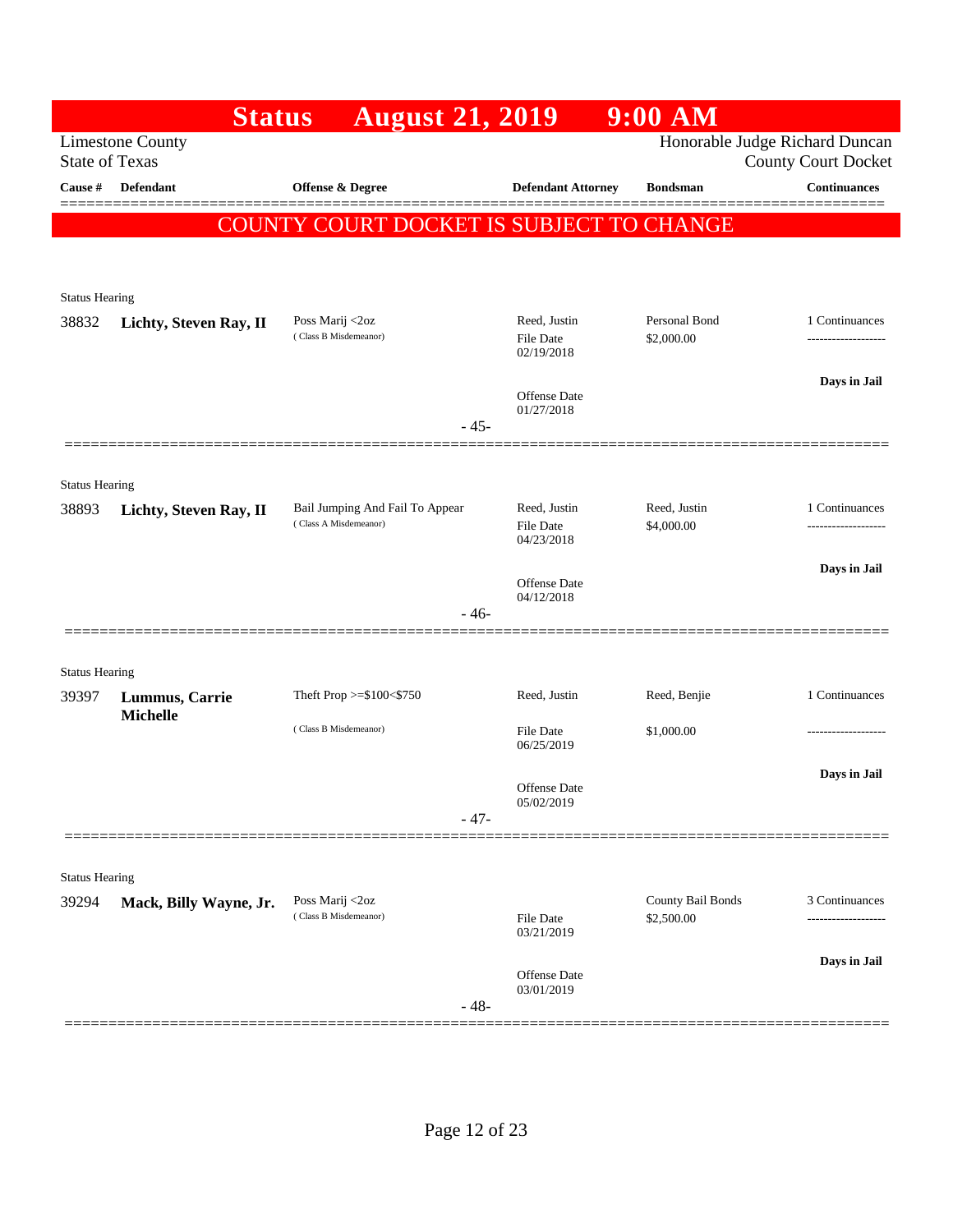|                                |                                                  | <b>August 21, 2019</b><br><b>Status</b>        |                            | $9:00$ AM           |                                                              |
|--------------------------------|--------------------------------------------------|------------------------------------------------|----------------------------|---------------------|--------------------------------------------------------------|
|                                | <b>Limestone County</b><br><b>State of Texas</b> |                                                |                            |                     | Honorable Judge Richard Duncan<br><b>County Court Docket</b> |
| Cause #                        | <b>Defendant</b>                                 | Offense & Degree                               | <b>Defendant Attorney</b>  | <b>Bondsman</b>     | <b>Continuances</b>                                          |
|                                |                                                  | COUNTY COURT DOCKET IS SUBJECT TO CHANGE       |                            |                     |                                                              |
|                                |                                                  |                                                |                            |                     |                                                              |
| <b>Status Hearing</b>          |                                                  |                                                |                            |                     |                                                              |
| 39129                          | <b>Mathison, Michelle</b>                        | Poss Marij <2oz                                | Reed, Justin               | Rogers' Bail Bonds  | 1 Continuances                                               |
|                                | Lea                                              | (Class B Misdemeanor)                          | <b>File Date</b>           | \$2,000.00          | ------------------                                           |
|                                |                                                  |                                                | 10/24/2018                 |                     |                                                              |
|                                |                                                  |                                                | Offense Date<br>08/31/2018 |                     | Days in Jail                                                 |
|                                |                                                  | $-49-$                                         |                            |                     |                                                              |
|                                |                                                  |                                                |                            |                     |                                                              |
| <b>Status Hearing</b><br>39133 | <b>Mathison, Michelle</b>                        | Driving W/Lic Inv W/Prev                       | Reed, Justin               | Rogers' Bail Bonds  | 1 Continuances                                               |
|                                | Lea                                              | Conv/Susp/W/O Fin Res<br>(Class B Misdemeanor) | File Date                  | \$2,000.00          | ------------------                                           |
|                                |                                                  |                                                | 10/24/2018                 |                     |                                                              |
|                                |                                                  |                                                | <b>Offense Date</b>        |                     | Days in Jail                                                 |
|                                |                                                  | $-50-$                                         | 08/31/2018                 |                     |                                                              |
|                                |                                                  |                                                |                            |                     |                                                              |
|                                | Show Cause Hearing                               |                                                |                            |                     |                                                              |
| 39030                          | McNeal, Lataydra<br>Monique                      | Assault Cause Bodily Inj.                      | Spivey, Shirley            | Freebird Bail Bonds | 1 Continuances                                               |
|                                |                                                  | (Class A Misdemeanor)                          | File Date<br>07/24/2018    | \$3,000.00          | -----------------                                            |
|                                |                                                  |                                                | Offense Date               |                     | Days in Jail                                                 |
|                                |                                                  | $-51-$                                         | 06/04/2018                 |                     |                                                              |
|                                |                                                  |                                                |                            |                     |                                                              |
| Review Hearing                 |                                                  |                                                |                            |                     |                                                              |
| 39205                          | McNeil, Mariah                                   | Assault Causes Bodily Injury Family<br>Member  | Reed, Stephen M.           | County Bail Bonds   | 4 Continuances                                               |
|                                |                                                  | (Class A Misdemeanor)                          | File Date<br>12/28/2018    | \$2,000.00          |                                                              |
|                                |                                                  |                                                |                            |                     | Days in Jail                                                 |
|                                |                                                  |                                                | Offense Date<br>11/07/2018 |                     |                                                              |
|                                |                                                  | $-52-$                                         |                            |                     |                                                              |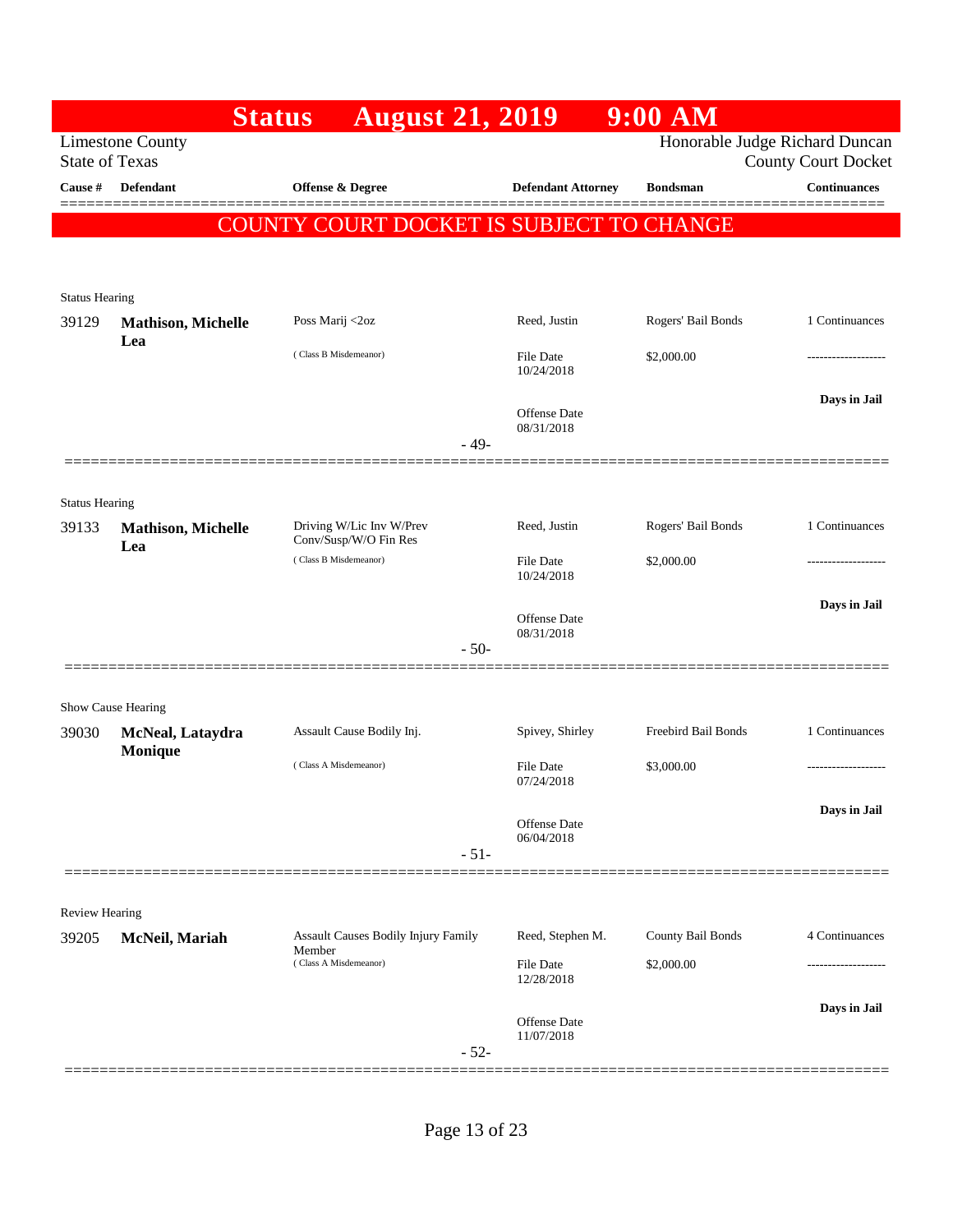|                       | <b>Status</b>                     | <b>August 21, 2019</b>                            |                                | 9:00 AM                        |                            |
|-----------------------|-----------------------------------|---------------------------------------------------|--------------------------------|--------------------------------|----------------------------|
| <b>State of Texas</b> | <b>Limestone County</b>           |                                                   |                                | Honorable Judge Richard Duncan | <b>County Court Docket</b> |
| Cause #               | Defendant                         | <b>Offense &amp; Degree</b>                       | <b>Defendant Attorney</b>      | <b>Bondsman</b>                | <b>Continuances</b>        |
|                       |                                   | COUNTY COURT DOCKET IS SUBJECT TO CHANGE          |                                |                                |                            |
|                       |                                   |                                                   |                                |                                |                            |
| <b>Review Hearing</b> |                                   |                                                   |                                |                                |                            |
| 39159                 | Menendez, Joel                    | <b>Assault Causes Bodily Injury Family</b>        | Reed, Stephen M.               | County Bail Bonds              | 7 Continuances             |
|                       |                                   | Member<br>(Class A Misdemeanor)                   | File Date<br>11/16/2018        | \$3,000.00                     | ----------------           |
|                       |                                   |                                                   |                                |                                | Days in Jail               |
|                       |                                   | $-53-$                                            | Offense Date<br>10/11/2018     |                                |                            |
|                       |                                   |                                                   |                                |                                |                            |
| <b>Status Hearing</b> |                                   |                                                   |                                |                                |                            |
| 38864                 | Nino Galvan, Candido<br>Wilibaldo | Driving While Intoxicated Bac >=0.15              | Moore, David E.                | County Bail Bonds              | 9 Continuances             |
|                       |                                   | (Class A Misdemeanor)                             | File Date<br>03/20/2018        | \$2,000.00                     |                            |
|                       |                                   |                                                   |                                |                                | Days in Jail               |
|                       |                                   |                                                   | Offense Date<br>12/29/2017     |                                |                            |
|                       |                                   | $-54-$                                            |                                |                                |                            |
| <b>Status Hearing</b> |                                   |                                                   |                                |                                |                            |
| 39064                 | Norman, Christopher               | Driving W/Lic Inv W/Prev<br>Conv/Susp/W/O Fin Res | Reed, Benjie                   | Reed, Benjie                   | 1 Continuances             |
|                       | <b>Tobias</b>                     | (Class B Misdemeanor)                             | File Date<br>08/22/2018        | \$1,000.00                     | .                          |
|                       |                                   |                                                   |                                |                                | Days in Jail               |
|                       |                                   |                                                   | Offense Date<br>07/18/2018     |                                |                            |
|                       |                                   | $-55-$                                            |                                |                                |                            |
| <b>Status Hearing</b> |                                   |                                                   |                                |                                |                            |
| 39322                 | Olivarez, Carlos                  | Terroristic Threat                                | Reed, Justin                   | Rockin' R Bailbonds LLC        | 2 Continuances             |
|                       |                                   | (Class B Misdemeanor)                             | <b>File Date</b><br>04/16/2019 | \$1,500.00                     | -----------------          |
|                       |                                   |                                                   | <b>Offense</b> Date            |                                | Days in Jail               |
|                       |                                   | $-56-$                                            | 02/19/2018                     |                                |                            |
|                       |                                   |                                                   |                                |                                |                            |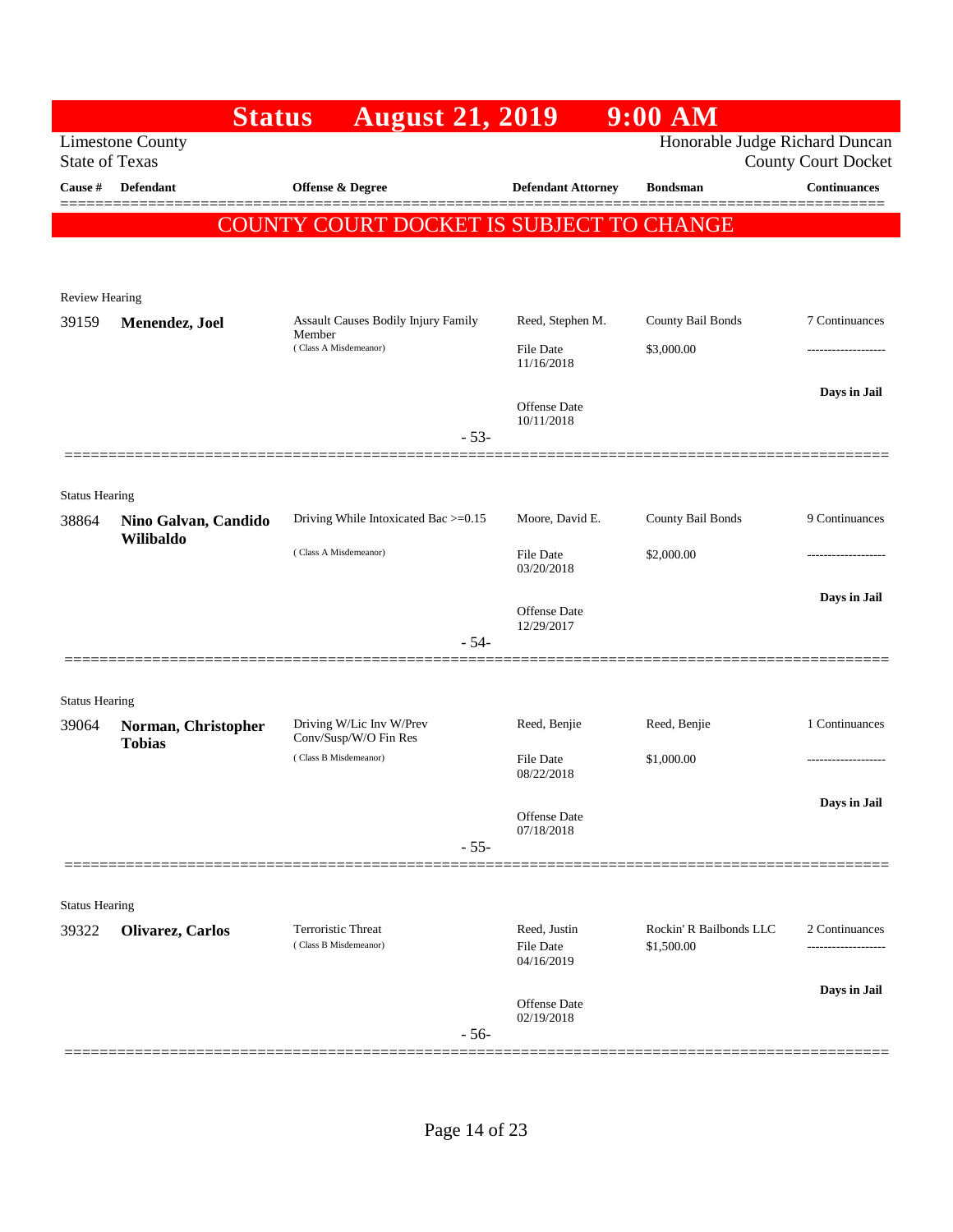|                       | <b>Status</b>                                    | <b>August 21, 2019</b>                                                        |                            | $9:00$ AM         |                                                              |
|-----------------------|--------------------------------------------------|-------------------------------------------------------------------------------|----------------------------|-------------------|--------------------------------------------------------------|
|                       | <b>Limestone County</b><br><b>State of Texas</b> |                                                                               |                            |                   | Honorable Judge Richard Duncan<br><b>County Court Docket</b> |
| Cause #               | Defendant                                        | Offense & Degree                                                              | <b>Defendant Attorney</b>  | <b>Bondsman</b>   | <b>Continuances</b>                                          |
|                       |                                                  | COUNTY COURT DOCKET IS SUBJECT TO CHANGE                                      |                            |                   |                                                              |
|                       |                                                  |                                                                               |                            |                   |                                                              |
|                       |                                                  |                                                                               |                            |                   |                                                              |
| <b>Status Hearing</b> |                                                  |                                                                               |                            |                   |                                                              |
| 39406                 | Parker, Eric William                             | <b>Assault Causes Bodily Injury Family</b><br>Member<br>(Class A Misdemeanor) | Reed, Justin               | Reed, Justin      | 1 Continuances                                               |
|                       |                                                  |                                                                               | File Date<br>06/27/2019    | \$3,000.00        | ----------------                                             |
|                       |                                                  |                                                                               | Offense Date               |                   | Days in Jail                                                 |
|                       |                                                  | $-57-$                                                                        | 02/11/2019                 |                   |                                                              |
|                       |                                                  |                                                                               |                            |                   |                                                              |
| <b>Status Hearing</b> |                                                  |                                                                               |                            |                   |                                                              |
| 39031                 | Perez, Moises                                    | Assault Cause Bodily Inj.                                                     | Reed, Stephen M.           |                   | 3 Continuances                                               |
|                       |                                                  | (Class A Misdemeanor)                                                         | File Date<br>07/24/2018    |                   | ----------------                                             |
|                       |                                                  |                                                                               |                            |                   | <b>66 Days in Jail</b>                                       |
|                       |                                                  |                                                                               | Offense Date<br>05/08/2018 |                   |                                                              |
|                       |                                                  | $-58-$                                                                        |                            |                   |                                                              |
|                       |                                                  |                                                                               |                            |                   |                                                              |
| <b>Status Hearing</b> |                                                  |                                                                               | Reed, Justin               | County Bail Bonds |                                                              |
| 39392                 | Pevia, Aileen                                    | Poss Marij <2oz<br>(Class B Misdemeanor)                                      | <b>File Date</b>           | \$2,000.00        | 1 Continuances                                               |
|                       |                                                  |                                                                               | 06/24/2019                 |                   |                                                              |
|                       |                                                  |                                                                               | Offense Date               |                   | Days in Jail                                                 |
|                       |                                                  | $-59-$                                                                        | 05/22/2019                 |                   |                                                              |
|                       |                                                  |                                                                               |                            |                   |                                                              |
| <b>Status Hearing</b> |                                                  |                                                                               |                            |                   |                                                              |
| 39375                 | Ramirez-Serrato,                                 | Driving While Intoxicated/Open Alch<br>Container                              |                            | County Bail Bonds | 1 Continuances                                               |
|                       | <b>Sebastian</b>                                 | (Class B Misdemeanor)                                                         | File Date                  | \$2,000.00        | ----------------                                             |
|                       |                                                  |                                                                               | 06/04/2019                 |                   |                                                              |
|                       |                                                  |                                                                               | Offense Date<br>05/03/2019 |                   | Days in Jail                                                 |
|                       |                                                  | $-60-$                                                                        |                            |                   |                                                              |
|                       |                                                  |                                                                               |                            |                   |                                                              |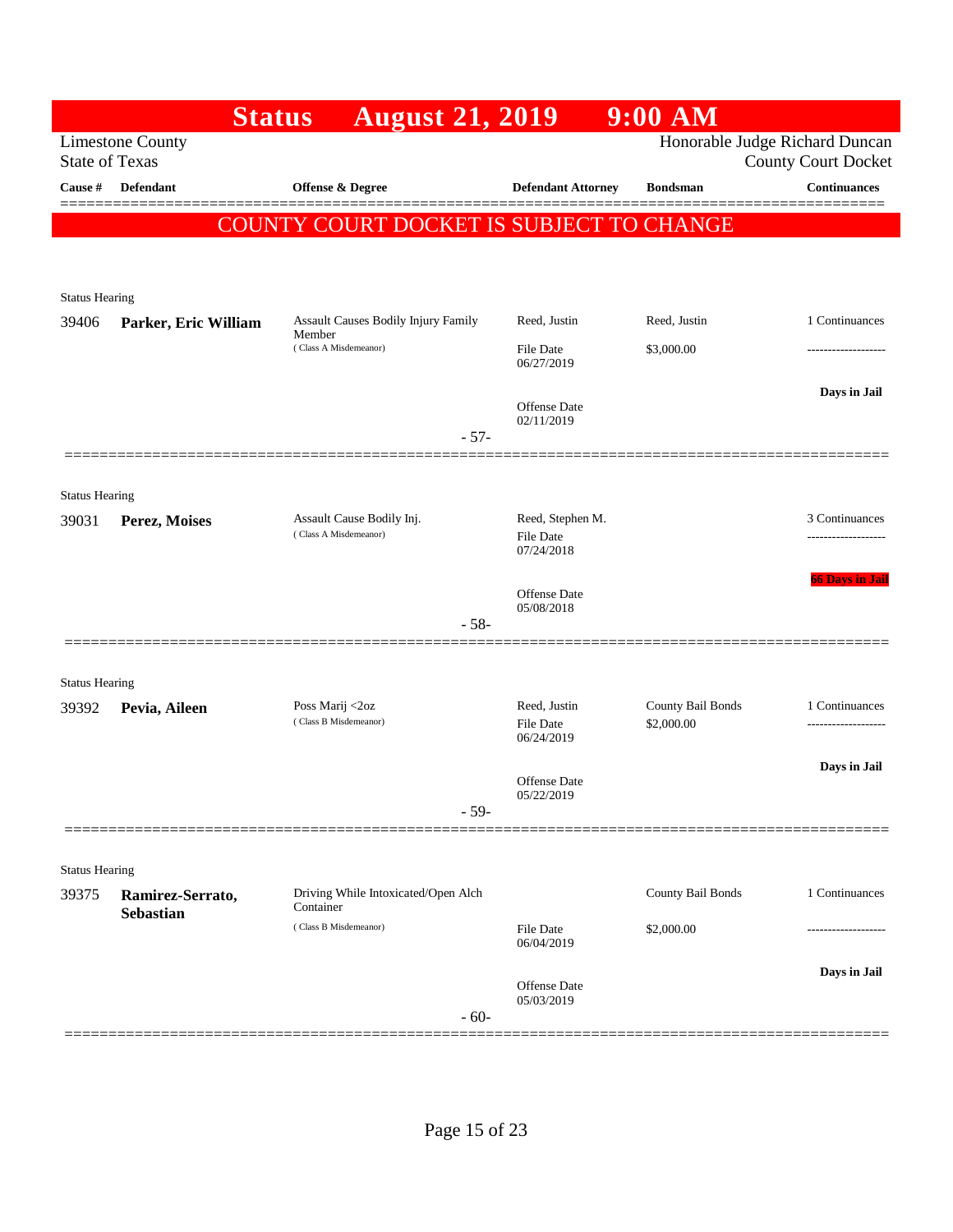|                       | <b>Status</b>                                               | <b>August 21, 2019</b>                                                |                                | $9:00$ AM                       |                                                              |
|-----------------------|-------------------------------------------------------------|-----------------------------------------------------------------------|--------------------------------|---------------------------------|--------------------------------------------------------------|
|                       | <b>Limestone County</b><br><b>State of Texas</b>            |                                                                       |                                |                                 | Honorable Judge Richard Duncan<br><b>County Court Docket</b> |
| Cause #               | <b>Defendant</b>                                            | <b>Offense &amp; Degree</b>                                           | <b>Defendant Attorney</b>      | <b>Bondsman</b>                 | <b>Continuances</b>                                          |
|                       |                                                             | COUNTY COURT DOCKET IS SUBJECT TO CHANGE                              |                                |                                 |                                                              |
|                       |                                                             |                                                                       |                                |                                 |                                                              |
| <b>Status Hearing</b> |                                                             |                                                                       |                                |                                 |                                                              |
| 39356                 | Ray, April Shyanne                                          | Poss Marij <2oz<br>(Class B Misdemeanor)                              | <b>File Date</b>               | County Bail Bonds<br>\$2,000.00 | 2 Continuances<br>-------------------                        |
|                       |                                                             |                                                                       | 05/17/2019                     |                                 |                                                              |
|                       |                                                             |                                                                       | Offense Date                   |                                 | Days in Jail                                                 |
|                       |                                                             | $-61-$                                                                | 04/10/2019                     |                                 |                                                              |
|                       |                                                             |                                                                       |                                |                                 |                                                              |
| 39023                 | Hearing On Motion To Revoke Probation<br>Ray, Travoy Lamont | Driving While Intoxicated; Motion To                                  | Reed, Stephen M.               | Stephen Reed                    | 2 Continuances                                               |
|                       |                                                             | <b>Revoke Probation</b><br>(Class B Misdemeanor; Class B Misdemeanor) | <b>File Date</b>               | \$3,500.00                      |                                                              |
|                       |                                                             |                                                                       | 07/17/2018                     |                                 |                                                              |
|                       |                                                             |                                                                       | Offense Date<br>04/19/2017;    |                                 | Days in Jail                                                 |
|                       |                                                             | $-62-$                                                                | 01/22/2019                     |                                 |                                                              |
|                       |                                                             |                                                                       |                                |                                 |                                                              |
| <b>Status Hearing</b> |                                                             |                                                                       |                                |                                 |                                                              |
| 39410                 | Retana, Priscilla<br><b>Nayeli</b>                          | Poss Marij <2oz                                                       | Reed, Benjie                   | County Bail Bonds               | 2 Continuances                                               |
|                       |                                                             | (Class B Misdemeanor)                                                 | <b>File Date</b><br>06/28/2019 | \$2,000.00                      |                                                              |
|                       |                                                             |                                                                       | Offense Date                   |                                 | Days in Jail                                                 |
|                       |                                                             | $-63-$                                                                | 05/18/2019                     |                                 |                                                              |
|                       |                                                             |                                                                       |                                |                                 |                                                              |
| <b>Status Hearing</b> |                                                             |                                                                       |                                |                                 |                                                              |
| 39377                 | Reyes-Harris, Abigail<br>Miquela                            | Assault Causes Bodily Injury Family<br>Member                         | Spivey, Shirley                | Freebird Bail Bonds             | 1 Continuances                                               |
|                       |                                                             | (Class A Misdemeanor)                                                 | File Date<br>06/13/2019        | \$25,000.00                     |                                                              |
|                       |                                                             |                                                                       |                                |                                 | Days in Jail                                                 |
|                       |                                                             | $-64-$                                                                | Offense Date<br>11/08/2018     |                                 |                                                              |
|                       |                                                             |                                                                       |                                |                                 |                                                              |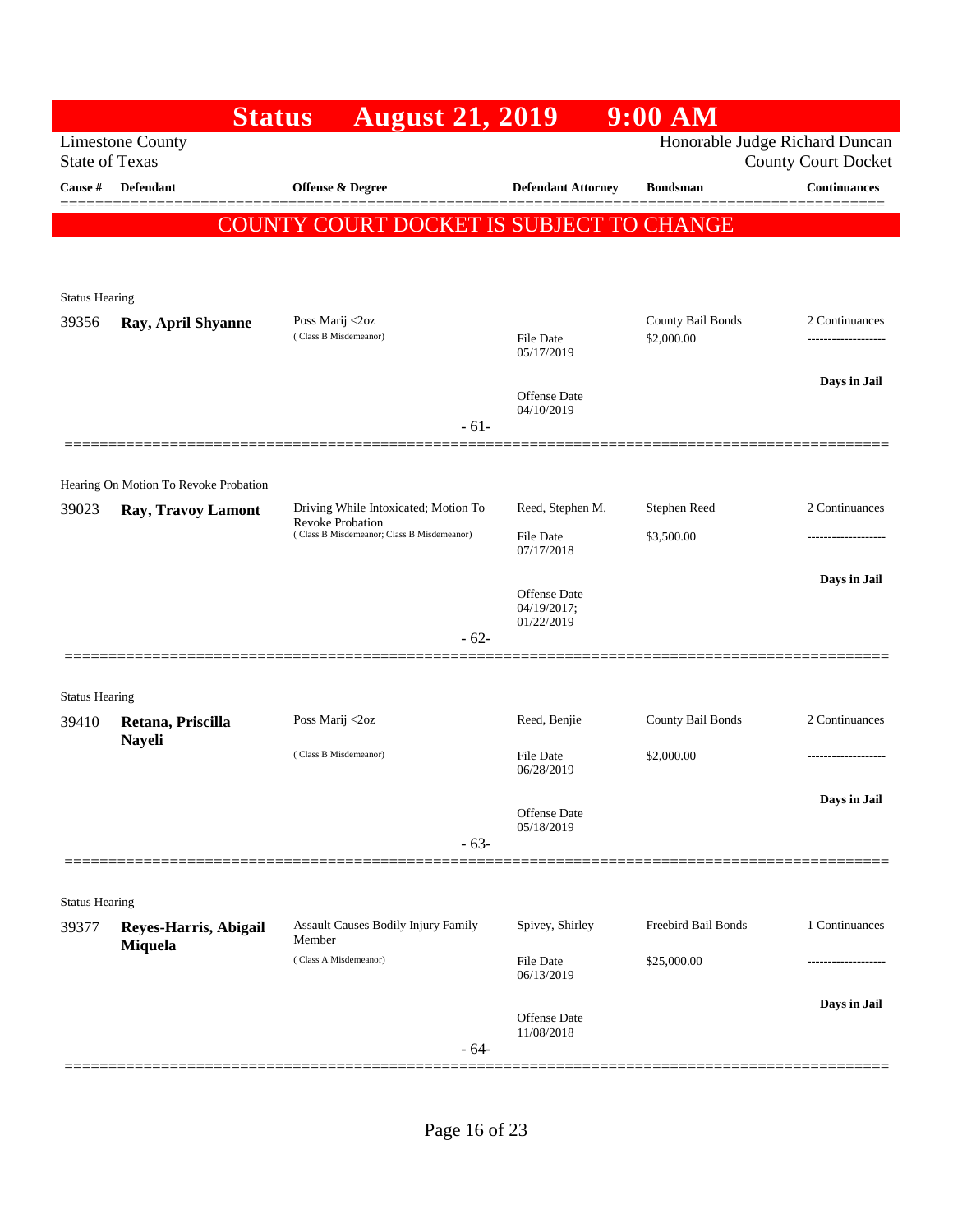|                       | <b>Status</b>                                    | <b>August 21, 2019</b>                                     |                                  | $9:00$ AM                      |                                     |
|-----------------------|--------------------------------------------------|------------------------------------------------------------|----------------------------------|--------------------------------|-------------------------------------|
|                       | <b>Limestone County</b><br><b>State of Texas</b> |                                                            |                                  | Honorable Judge Richard Duncan | <b>County Court Docket</b>          |
| <b>Cause #</b>        | Defendant                                        | Offense & Degree                                           | <b>Defendant Attorney</b>        | <b>Bondsman</b>                | <b>Continuances</b>                 |
|                       |                                                  | COUNTY COURT DOCKET IS SUBJECT TO CHANGE                   |                                  |                                |                                     |
|                       |                                                  |                                                            |                                  |                                |                                     |
| <b>Status Hearing</b> |                                                  |                                                            |                                  |                                |                                     |
| 39390                 | Rivera, Mayra Eliset                             | Purchase Furnish Alcohol To A Minor                        |                                  | County Bail Bonds              | 1 Continuances                      |
|                       |                                                  | (Class A Misdemeanor)                                      | <b>File Date</b><br>06/24/2019   | \$3,000.00                     |                                     |
|                       |                                                  |                                                            | Offense Date                     |                                | Days in Jail                        |
|                       |                                                  | $-65-$                                                     | 06/01/2019                       |                                |                                     |
|                       |                                                  |                                                            |                                  |                                |                                     |
| <b>Status Hearing</b> |                                                  |                                                            |                                  |                                |                                     |
| 39192                 | Rogers, Johnnie<br><b>Darrell</b>                | Criminal Trespass                                          | Burkeen, Daniel                  | Personal Bond                  | 2 Continuances                      |
|                       |                                                  | (Class B Misdemeanor)                                      | File Date<br>12/28/2018          | \$1,000.00                     |                                     |
|                       |                                                  |                                                            |                                  |                                | Days in Jail                        |
|                       |                                                  | $-66-$                                                     | Offense Date<br>10/20/2018       |                                |                                     |
|                       |                                                  |                                                            |                                  |                                |                                     |
| <b>Status Hearing</b> |                                                  |                                                            |                                  |                                |                                     |
| 39347                 | Sandoval, Jennifer                               | Assault Against Elderly Or Disabled<br>Individual          | Reed, Benjie                     | Reed, Benjie                   | 2 Continuances                      |
|                       |                                                  | (Class A Misdemeanor)                                      | <b>File Date</b><br>05/09/2019   | \$3,000.00                     |                                     |
|                       |                                                  |                                                            |                                  |                                | Days in Jail                        |
|                       |                                                  | $-67-$                                                     | Offense Date<br>02/17/2019       |                                |                                     |
|                       |                                                  |                                                            |                                  |                                |                                     |
| <b>Status Hearing</b> |                                                  |                                                            |                                  |                                |                                     |
| 39070                 | <b>Sims, Henry Lee</b>                           | Resist Arrest Search Or Transport<br>(Class A Misdemeanor) | Reed, Justin<br><b>File Date</b> | Reed, Justin<br>\$3,000.00     | 6 Continuances<br>----------------- |
|                       |                                                  |                                                            | 08/23/2018                       |                                |                                     |
|                       |                                                  |                                                            | Offense Date                     |                                | Days in Jail                        |
|                       |                                                  | $-68-$                                                     | 08/12/2018                       |                                |                                     |
|                       |                                                  |                                                            |                                  |                                |                                     |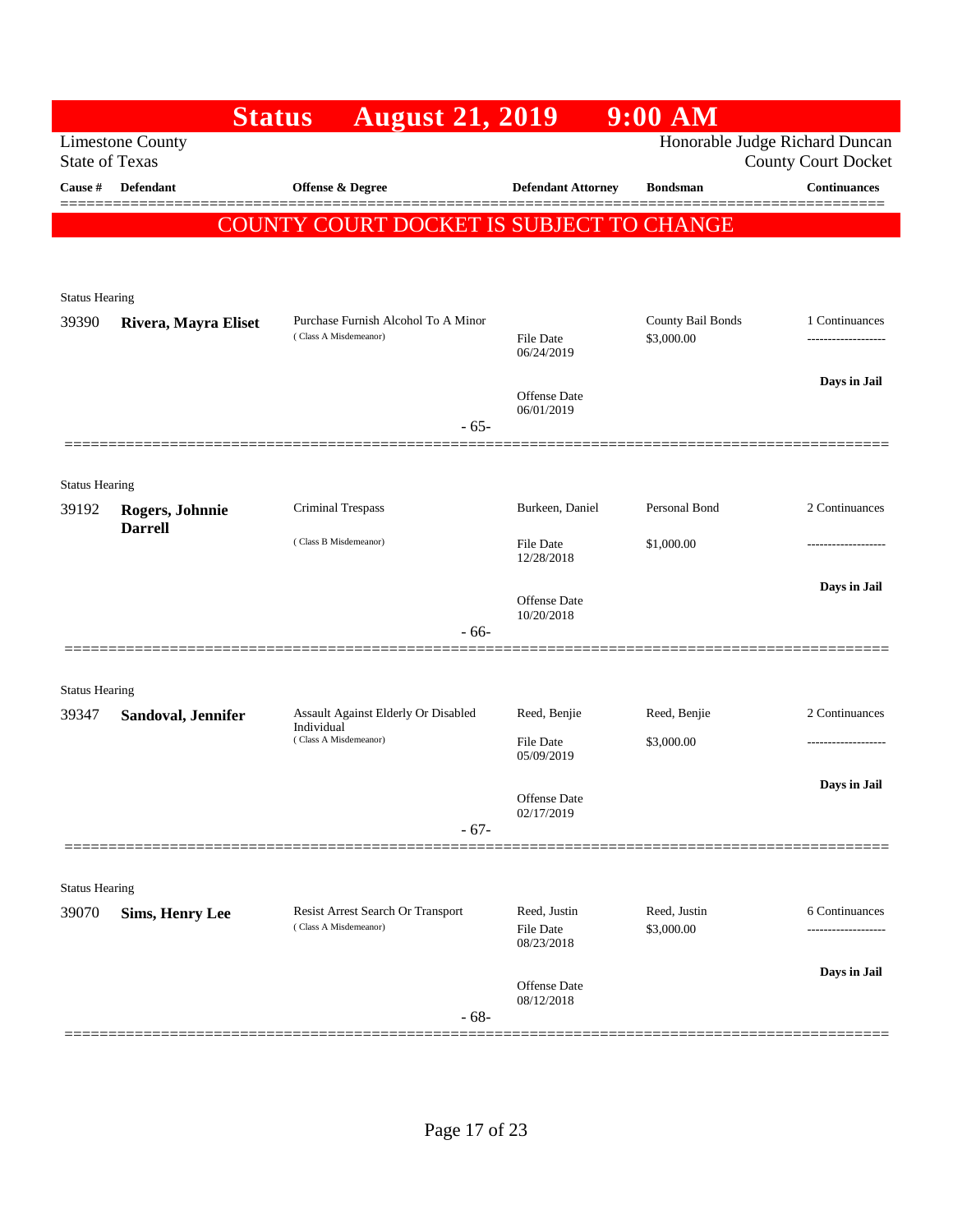|                                | <b>Status</b>                     | <b>August 21, 2019</b>                                   |                                         | $9:00$ AM                  |                                                              |
|--------------------------------|-----------------------------------|----------------------------------------------------------|-----------------------------------------|----------------------------|--------------------------------------------------------------|
| <b>State of Texas</b>          | <b>Limestone County</b>           |                                                          |                                         |                            | Honorable Judge Richard Duncan<br><b>County Court Docket</b> |
| Cause #                        | Defendant                         | Offense & Degree                                         | <b>Defendant Attorney</b>               | <b>Bondsman</b>            | <b>Continuances</b>                                          |
|                                |                                   | COUNTY COURT DOCKET IS SUBJECT TO CHANGE                 |                                         |                            |                                                              |
|                                |                                   |                                                          |                                         |                            |                                                              |
|                                |                                   |                                                          |                                         |                            |                                                              |
| <b>Status Hearing</b>          |                                   |                                                          |                                         |                            |                                                              |
| 39071                          | <b>Sims, Henry Lee</b>            | Criminal Mischief >=\$100<\$750<br>(Class B Misdemeanor) | Reed, Justin<br>File Date<br>08/23/2018 | Reed, Justin<br>\$1,000.00 | 6 Continuances<br>-----------------                          |
|                                |                                   |                                                          | Offense Date<br>08/12/2018              |                            | Days in Jail                                                 |
|                                |                                   | $-69-$                                                   |                                         |                            |                                                              |
|                                |                                   |                                                          |                                         |                            |                                                              |
| <b>Status Hearing</b><br>39072 | <b>Sims, Henry Lee</b>            | Harrassment                                              | Reed, Justin                            | Reed, Justin               | 6 Continuances                                               |
|                                |                                   | (Class B Misdemeanor)                                    | <b>File Date</b><br>08/23/2018          | \$1,000.00                 | -----------------                                            |
|                                |                                   |                                                          |                                         |                            | Days in Jail                                                 |
|                                |                                   |                                                          | Offense Date<br>08/12/2018              |                            |                                                              |
|                                |                                   | $-70-$                                                   |                                         |                            |                                                              |
| <b>Status Hearing</b>          |                                   |                                                          |                                         |                            |                                                              |
| 39339                          | <b>Sims, Lakesha Lanette</b>      | Assault Causes Bodily Injury Family                      |                                         | County Bail Bonds          | 2 Continuances                                               |
|                                |                                   | Member<br>(Class A Misdemeanor)                          | <b>File Date</b><br>04/29/2019          | \$3,000.00                 |                                                              |
|                                |                                   |                                                          | Offense Date                            |                            | Days in Jail                                                 |
|                                |                                   | $-71-$                                                   | 03/08/2019                              |                            |                                                              |
|                                |                                   |                                                          |                                         |                            |                                                              |
| Review Hearing                 |                                   |                                                          |                                         |                            |                                                              |
| 39204                          | Spencer, Brianna<br><b>Nicole</b> | <b>Assault Causes Bodily Injury Family</b><br>Member     | Burkeen, Daniel                         | Freebird Bail Bonds        | 6 Continuances                                               |
|                                |                                   | (Class A Misdemeanor)                                    | File Date<br>12/28/2018                 | \$3,000.00                 | ----------------                                             |
|                                |                                   |                                                          |                                         |                            | Days in Jail                                                 |
|                                |                                   | $-72-$                                                   | Offense Date<br>10/28/2018              |                            |                                                              |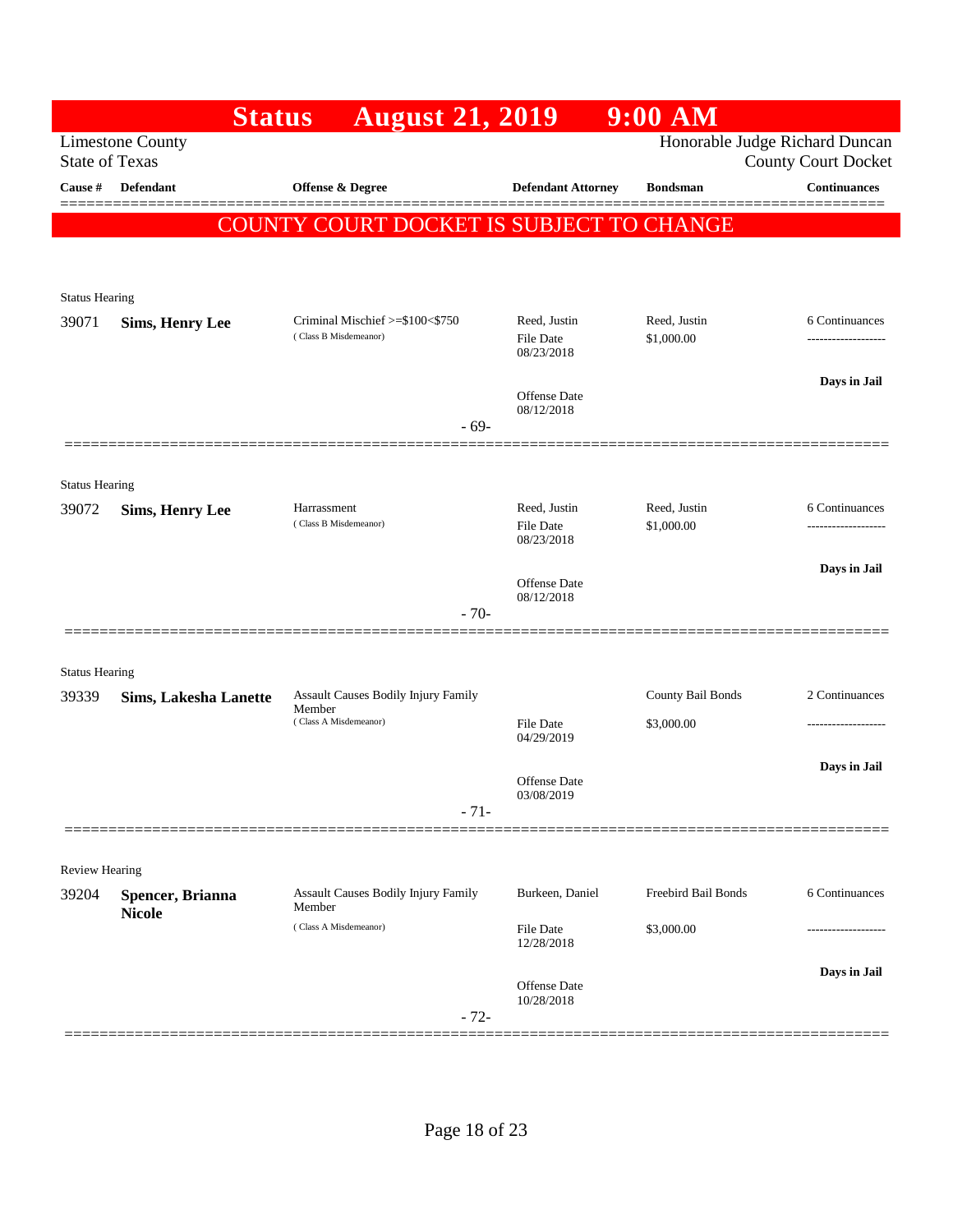|                                |                                                  | <b>Status</b>                                            | <b>August 21, 2019</b> |                                   | 9:00 AM                    |                                                              |
|--------------------------------|--------------------------------------------------|----------------------------------------------------------|------------------------|-----------------------------------|----------------------------|--------------------------------------------------------------|
|                                | <b>Limestone County</b><br><b>State of Texas</b> |                                                          |                        |                                   |                            | Honorable Judge Richard Duncan<br><b>County Court Docket</b> |
| Cause #                        | Defendant                                        | Offense & Degree                                         |                        | <b>Defendant Attorney</b>         | <b>Bondsman</b>            | <b>Continuances</b>                                          |
|                                |                                                  | COUNTY COURT DOCKET IS SUBJECT TO CHANGE                 |                        |                                   |                            |                                                              |
|                                |                                                  |                                                          |                        |                                   |                            |                                                              |
| <b>Status Hearing</b>          |                                                  |                                                          |                        |                                   |                            |                                                              |
| 39128                          | <b>Starnes, Kelley Rae</b>                       | Display Fictitious Motor Vehicle<br>Registration         |                        | Reed, Justin                      | Personal Bond              | 4 Continuances                                               |
|                                |                                                  | (Class B Misdemeanor)                                    |                        | <b>File Date</b><br>10/24/2018    | \$1,000.00                 | -------------------                                          |
|                                |                                                  |                                                          |                        |                                   |                            | Days in Jail                                                 |
|                                |                                                  |                                                          |                        | <b>Offense Date</b><br>08/10/2018 |                            |                                                              |
|                                |                                                  |                                                          | $-73-$                 |                                   |                            |                                                              |
|                                |                                                  |                                                          |                        |                                   |                            |                                                              |
| <b>Status Hearing</b><br>39132 | <b>Starnes, Kelley Rae</b>                       | Driving W/Lic Inv W/Prev                                 |                        | Reed, Justin                      | Personal Bond              | 4 Continuances                                               |
|                                |                                                  | Conv/Susp/W/O Fin Res<br>(Class B Misdemeanor)           |                        | File Date                         | \$1,000.00                 | .                                                            |
|                                |                                                  |                                                          |                        | 10/24/2018                        |                            |                                                              |
|                                |                                                  |                                                          |                        | <b>Offense</b> Date<br>08/10/2018 |                            | Days in Jail                                                 |
|                                |                                                  |                                                          | $-74-$                 |                                   |                            |                                                              |
|                                |                                                  |                                                          |                        |                                   |                            |                                                              |
| <b>Status Hearing</b><br>39180 | <b>Starnes, Kelley Rae</b>                       | Bail Jumping And Fail To Appear                          |                        | Reed, Justin                      | Reed, Justin               | 4 Continuances                                               |
|                                |                                                  | (Class A Misdemeanor)                                    |                        | <b>File Date</b><br>12/18/2018    | \$1,500.00                 |                                                              |
|                                |                                                  |                                                          |                        |                                   |                            | Days in Jail                                                 |
|                                |                                                  |                                                          | $-75-$                 | Offense Date<br>12/06/2018        |                            |                                                              |
|                                |                                                  |                                                          |                        |                                   |                            |                                                              |
| <b>Status Hearing</b>          |                                                  |                                                          |                        |                                   |                            |                                                              |
| 39181                          | <b>Starnes, Kelley Rae</b>                       | Bail Jumping And Fail To Appear<br>(Class A Misdemeanor) |                        | Reed, Justin<br><b>File Date</b>  | Reed, Justin<br>\$1,500.00 | 4 Continuances<br>--------------                             |
|                                |                                                  |                                                          |                        | 12/18/2018                        |                            |                                                              |
|                                |                                                  |                                                          |                        | Offense Date                      |                            | Days in Jail                                                 |
|                                |                                                  |                                                          | $-76-$                 | 12/06/2018                        |                            |                                                              |
|                                |                                                  |                                                          |                        |                                   |                            |                                                              |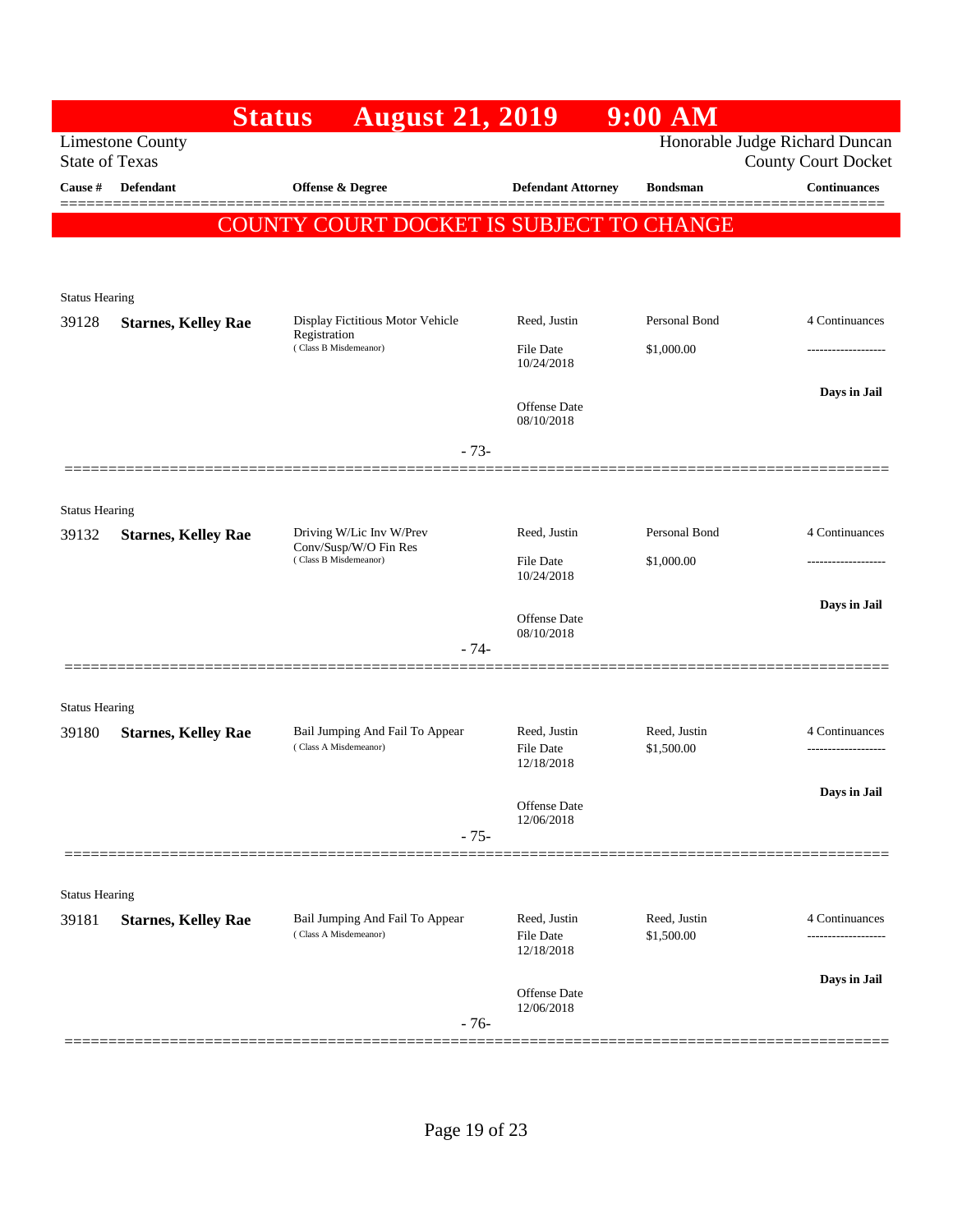|                                | <b>Status</b>                    | <b>August 21, 2019</b>                             |                                | 9:00 AM                         |                                                              |
|--------------------------------|----------------------------------|----------------------------------------------------|--------------------------------|---------------------------------|--------------------------------------------------------------|
| <b>State of Texas</b>          | <b>Limestone County</b>          |                                                    |                                |                                 | Honorable Judge Richard Duncan<br><b>County Court Docket</b> |
| Cause #                        | Defendant                        | <b>Offense &amp; Degree</b>                        | <b>Defendant Attorney</b>      | <b>Bondsman</b>                 | <b>Continuances</b>                                          |
|                                |                                  | COUNTY COURT DOCKET IS SUBJECT TO CHANGE           |                                |                                 |                                                              |
|                                |                                  |                                                    |                                |                                 |                                                              |
|                                |                                  |                                                    |                                |                                 |                                                              |
| <b>Status Hearing</b><br>39411 | Stroud, Deja Brentia             | Tamper W/Government Record                         |                                | County Bail Bonds               | 1 Continuances                                               |
|                                |                                  | (Class A Misdemeanor)                              | <b>File Date</b><br>07/02/2019 | \$3,000.00                      | -------------------                                          |
|                                |                                  |                                                    | <b>Offense</b> Date            |                                 | Days in Jail                                                 |
|                                |                                  | $-77-$                                             | 01/07/2019                     |                                 |                                                              |
|                                |                                  |                                                    |                                |                                 |                                                              |
| <b>Status Hearing</b>          |                                  |                                                    |                                |                                 |                                                              |
| 39374                          | Sullivan, Jessey Jo              | Assault Cause Bodily Inj.<br>(Class A Misdemeanor) | Reed, Stephen M.<br>File Date  | County Bail Bonds<br>\$5,000.00 | 1 Continuances                                               |
|                                |                                  |                                                    | 05/28/2019                     |                                 | Days in Jail                                                 |
|                                |                                  |                                                    | Offense Date<br>02/23/2019     |                                 |                                                              |
|                                |                                  | $-78-$                                             |                                |                                 |                                                              |
| <b>Status Hearing</b>          |                                  |                                                    |                                |                                 |                                                              |
| 39373                          | Sullivan, Leslie Jo              | Assault Cause Bodily Inj.                          | Reed, Stephen M.               | County Bail Bonds               | 1 Continuances                                               |
|                                |                                  | (Class A Misdemeanor)                              | <b>File Date</b><br>05/28/2019 | \$5,000.00                      |                                                              |
|                                |                                  |                                                    | Offense Date                   |                                 | Days in Jail                                                 |
|                                |                                  | $-79-$                                             | 02/23/2019                     |                                 |                                                              |
|                                |                                  |                                                    |                                |                                 |                                                              |
| <b>Status Hearing</b>          |                                  |                                                    |                                |                                 |                                                              |
| 39393                          | Taylor, Dakota<br><b>Charles</b> | Driving While Intoxicated Bac >=0.15               | Moore, David E.                | County Bail Bonds               | 1 Continuances                                               |
|                                |                                  | (Class A Misdemeanor)                              | <b>File Date</b><br>06/24/2019 | \$2,000.00                      |                                                              |
|                                |                                  |                                                    |                                |                                 | Days in Jail                                                 |
|                                |                                  | $-80-$                                             | Offense Date<br>05/26/2019     |                                 |                                                              |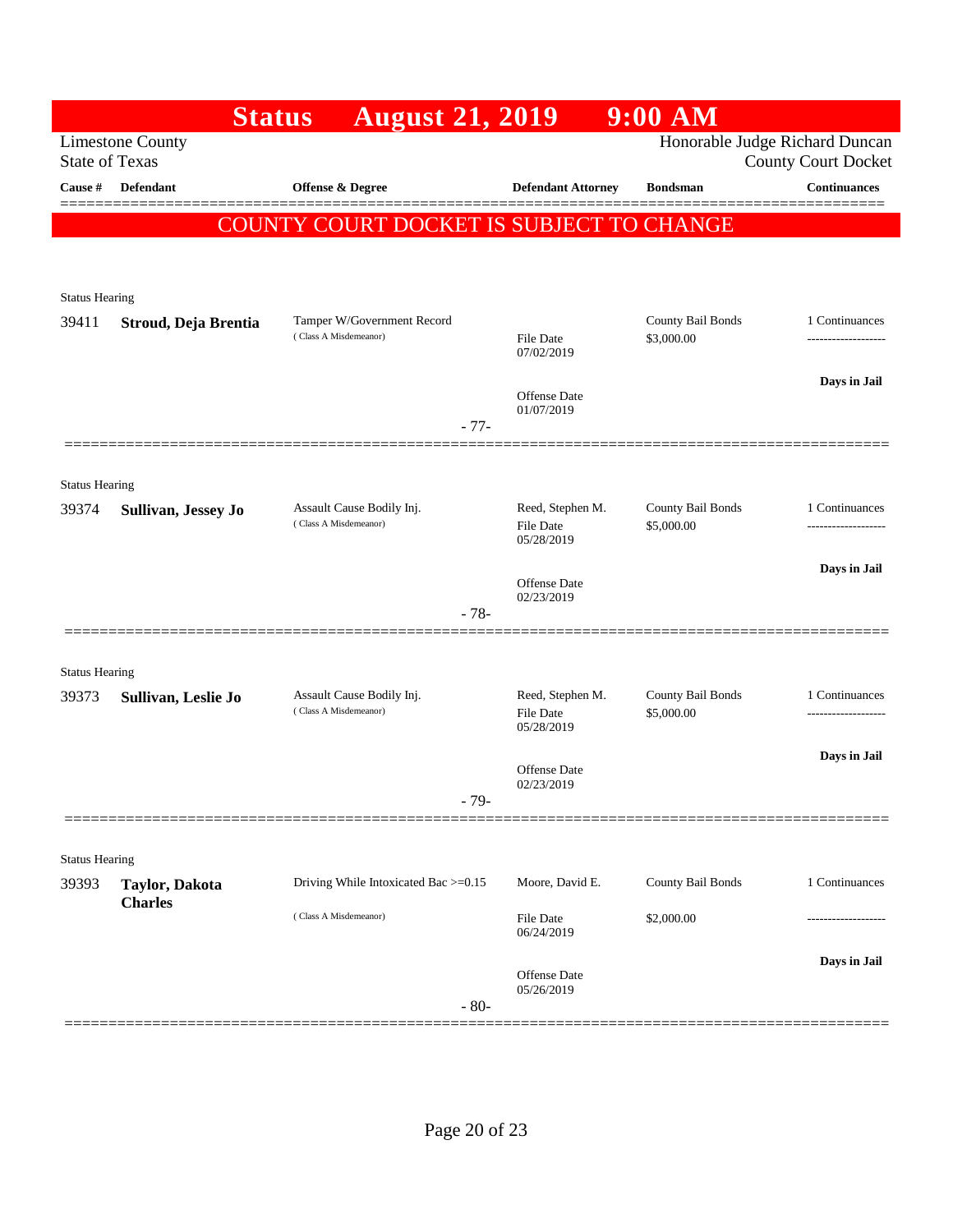|                         | <b>Status</b>               | <b>August 21, 2019</b>                     |                                   | $9:00$ AM                  |                                                              |
|-------------------------|-----------------------------|--------------------------------------------|-----------------------------------|----------------------------|--------------------------------------------------------------|
| <b>State of Texas</b>   | <b>Limestone County</b>     |                                            |                                   |                            | Honorable Judge Richard Duncan<br><b>County Court Docket</b> |
| Cause #                 | Defendant                   | Offense & Degree                           | <b>Defendant Attorney</b>         | <b>Bondsman</b>            | <b>Continuances</b>                                          |
|                         |                             | COUNTY COURT DOCKET IS SUBJECT TO CHANGE   |                                   |                            |                                                              |
|                         |                             |                                            |                                   |                            |                                                              |
| Plea Hearing            |                             |                                            |                                   |                            |                                                              |
| 39186                   | <b>Taylor, Tony Bernard</b> | Theft Prop <\$100 W/Prev Convic            | Reed, Benjie                      | Reed, Benjie               | 6 Continuances                                               |
|                         |                             | (Class B Misdemeanor)                      | File Date<br>12/28/2018           | \$1,000.00                 | -----------------                                            |
|                         |                             |                                            | Offense Date                      |                            | Days in Jail                                                 |
|                         |                             | $-81-$                                     | 09/25/2018                        |                            |                                                              |
|                         |                             |                                            |                                   |                            |                                                              |
| Plea Hearing            |                             |                                            |                                   |                            |                                                              |
| 39187                   | <b>Taylor, Tony Bernard</b> | Criminal Trespass<br>(Class B Misdemeanor) | Reed, Benjie<br><b>File Date</b>  | Reed, Benjie<br>\$1,000.00 | 6 Continuances<br>------------------                         |
|                         |                             |                                            | 12/28/2018                        |                            |                                                              |
|                         |                             |                                            | Offense Date                      |                            | Days in Jail                                                 |
|                         |                             | $-82-$                                     | 09/25/2018                        |                            |                                                              |
|                         |                             |                                            |                                   |                            |                                                              |
| Plea Hearing            |                             |                                            |                                   |                            |                                                              |
| 39188                   | <b>Taylor, Tony Bernard</b> | Criminal Trespass<br>(Class B Misdemeanor) | Reed, Benjie<br>File Date         | Reed, Benjie<br>\$1,000.00 | 6 Continuances<br>.                                          |
|                         |                             |                                            | 12/28/2018                        |                            |                                                              |
|                         |                             |                                            | <b>Offense</b> Date<br>10/11/2018 |                            | Days in Jail                                                 |
|                         |                             | - 83-                                      |                                   |                            |                                                              |
|                         |                             |                                            |                                   |                            |                                                              |
| Review Hearing<br>38965 | <b>Thompson, Aaron</b>      | Poss Marij <2oz                            |                                   | County Bail Bonds          | 3 Continuances                                               |
|                         | <b>Michael</b>              | (Class B Misdemeanor)                      | File Date                         | \$2,000.00                 |                                                              |
|                         |                             |                                            | 05/30/2018                        |                            |                                                              |
|                         |                             |                                            | Offense Date                      |                            | Days in Jail                                                 |
|                         |                             | $-84-$                                     | 05/11/2018                        |                            |                                                              |
|                         |                             |                                            |                                   |                            |                                                              |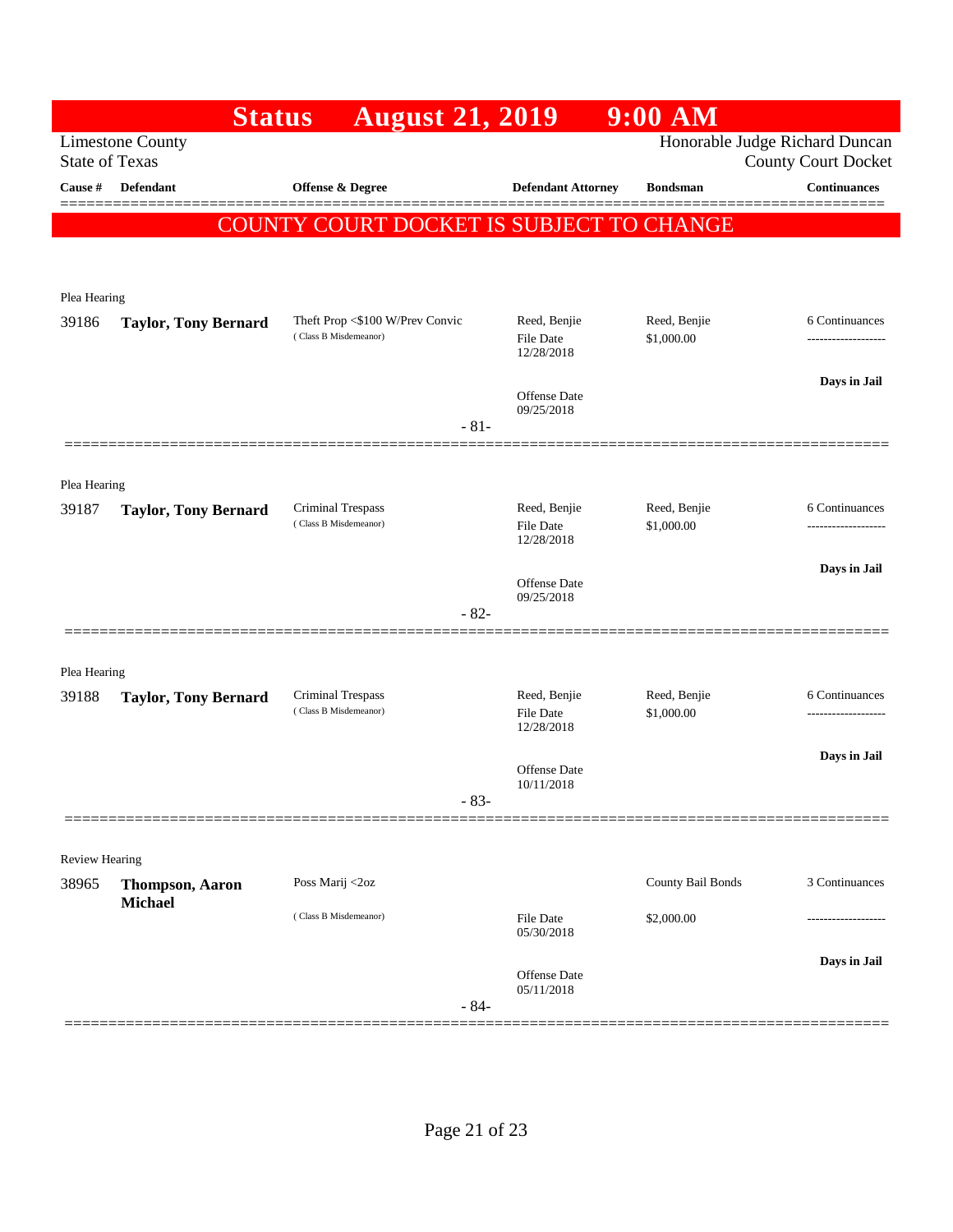|                                | <b>Status</b>                                    | <b>August 21, 2019</b>                                     |                                     | 9:00 AM                           |                            |
|--------------------------------|--------------------------------------------------|------------------------------------------------------------|-------------------------------------|-----------------------------------|----------------------------|
|                                | <b>Limestone County</b><br><b>State of Texas</b> |                                                            |                                     | Honorable Judge Richard Duncan    | <b>County Court Docket</b> |
| <b>Cause #</b>                 | Defendant                                        | Offense & Degree                                           | <b>Defendant Attorney</b>           | <b>Bondsman</b>                   | <b>Continuances</b>        |
|                                |                                                  | COUNTY COURT DOCKET IS SUBJECT TO CHANGE                   |                                     |                                   |                            |
|                                |                                                  |                                                            |                                     |                                   |                            |
| <b>Status Hearing</b>          |                                                  |                                                            |                                     |                                   |                            |
| 39370                          | <b>Torres, David Ray</b>                         | Resist Arrest Search Or Transport<br>(Class A Misdemeanor) | Spivey, Shirley<br><b>File Date</b> | Freebird Bail Bonds<br>\$3,000.00 | 1 Continuances<br>.        |
|                                |                                                  |                                                            | 05/28/2019                          |                                   |                            |
|                                |                                                  |                                                            | <b>Offense</b> Date                 |                                   | Days in Jail               |
|                                |                                                  | $-85-$                                                     | 04/05/2019                          |                                   |                            |
|                                |                                                  |                                                            |                                     |                                   |                            |
| <b>Status Hearing</b><br>39302 | Trautman, Karlan                                 | Poss Marij <2oz                                            |                                     | County Bail Bonds                 | 3 Continuances             |
|                                | <b>Thomas</b>                                    | (Class B Misdemeanor)                                      | File Date                           | \$2,000.00                        | .                          |
|                                |                                                  |                                                            | 04/09/2019                          |                                   |                            |
|                                |                                                  |                                                            | <b>Offense</b> Date<br>03/17/2019   |                                   | Days in Jail               |
|                                |                                                  | $-86-$                                                     |                                     |                                   |                            |
| <b>Status Hearing</b>          |                                                  |                                                            |                                     |                                   |                            |
| 39405                          | <b>Washington, Shenique</b>                      | Poss Dangerous Drug                                        |                                     | Freebird Bail Bonds               | 1 Continuances             |
|                                | Amos                                             | (Class A Misdemeanor)                                      | File Date<br>06/27/2019             | \$3,000.00                        | ----------------           |
|                                |                                                  |                                                            |                                     |                                   | Days in Jail               |
|                                |                                                  |                                                            | Offense Date<br>04/21/2019          |                                   |                            |
|                                |                                                  | $-87-$                                                     |                                     |                                   |                            |
| <b>Status Hearing</b>          |                                                  |                                                            |                                     |                                   |                            |
| 39345                          | Whitehead, Van<br>O'Connell                      | Terroristic Threat Causes Of Fear<br>Imminet SBI           | Burkeen, Daniel                     | Personal Bond                     | 2 Continuances             |
|                                |                                                  | (Class B Misdemeanor)                                      | File Date<br>05/02/2019             | \$1,000.00                        |                            |
|                                |                                                  |                                                            |                                     |                                   | 4 Days in Jail             |
|                                |                                                  | $-88-$                                                     | Offense Date<br>03/06/2019          |                                   |                            |
|                                |                                                  |                                                            |                                     |                                   |                            |